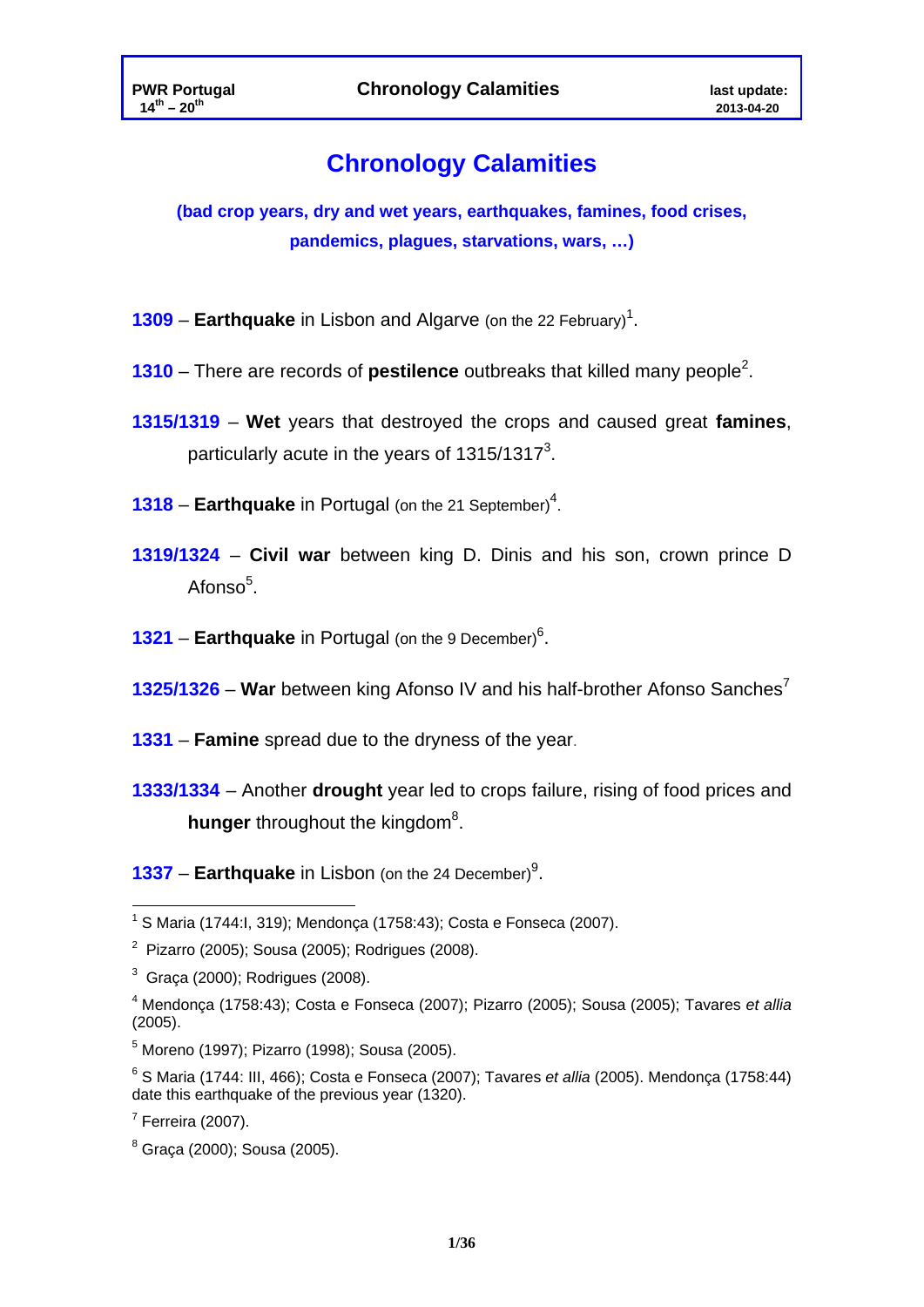- **1340 Earthquake** in Lisbon (in September)<sup>10</sup>.
- **1344** A major **Earthquake** was felt in Lisbon and surroundings (on the 1<sup>st</sup>  $July)<sup>11</sup>$ .
- **1347 Earthquake** in Coimbra (on the 28 November)<sup>12</sup>.
- **1348 Earthquake** in Coimbra (on the 24 July)<sup>13</sup>.
- **1348/1349 Black Death**. Known as «*the great slaughter*», the pestilence started in September 1348, lasted at least 3 months and killed about 1/3 of the kingdom's inhabitants<sup>14</sup>. In the beginning of 1350 the municipalities still complained about the lack of people caused by the plague, and the consequent fall of farm yields $15$ .
- **1349 Crisis** of **manpower**<sup>16</sup>**.**
- **1350 Earthquake** in Lisbon<sup>17</sup>. - **Plague** throughout the country<sup>18</sup>.
	-
- **1353 Earthquake** in Silves (Algarve)<sup>19</sup>.
- **1355** – **Earthquake** in Lisbon and several municipalities of Alentejo and Algarve (on the 11 July and 4 August) $^{20}$ .

9 Costa e Fonseca (2007); Sousa (2005); Tavares *et allia* (2005).

<sup>10</sup> Costa e Fonseca (2007); SPES.

<sup>&</sup>lt;sup>11</sup> Costa e Fonseca (2007); SPES.

<sup>12</sup> *Livro da Noa*.

<sup>13</sup> Tavares *et allia* (2005).

<sup>14</sup> *Livro da Noa*; S Maria (1744:III, 106).

<sup>15</sup> Marques (1986); Barroca (2003); Sousa (2005); Gabinete de Estudos Olisiponenses (http://geo.cm-lisboa.pt).

<sup>16</sup> Sousa (2007).

 $17$  Costa e Fonseca (2007).

<sup>18</sup> Costa (http://www.ricardocosta.com/cronologia-da-peninsula-iberica-379-1500).

<sup>&</sup>lt;sup>19</sup> Costa e Fonseca (2007).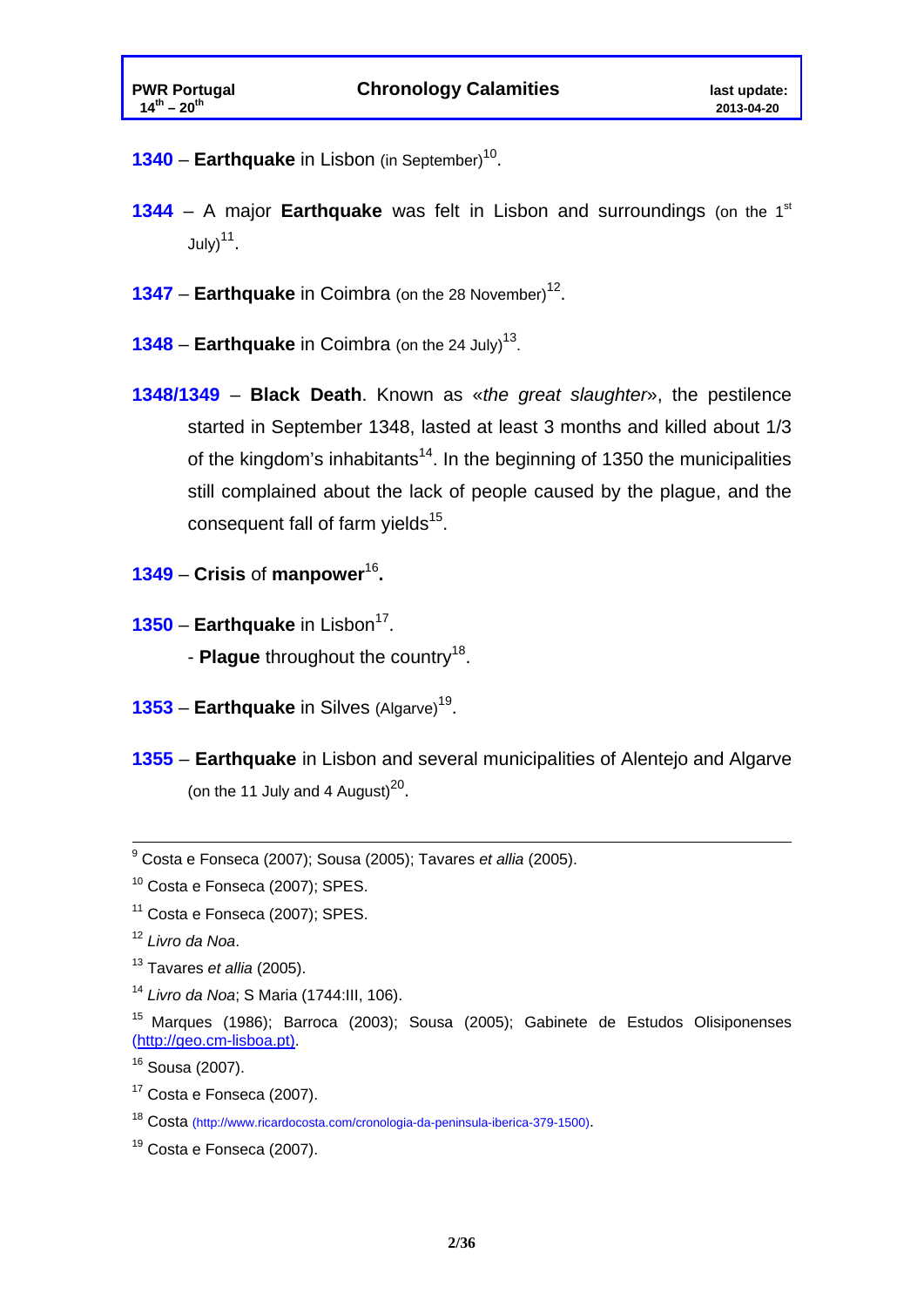- **Dry** year («*the driest men saw* »)<sup>21</sup>.
- Great **lack** of **bread** throughout the country<sup>22</sup>.
- **1356**  Strong **earthquake** in Coimbra, Alcobaça, Lisbon and surroundings, Setúbal, Silves and other places from the South of the country (on the 24 August). The quake lasted 15 minutes, destroyed many buildings and gave rise to **starvation**23.
	- **Plaque** outbreak<sup>24</sup>.
- $1358$  **Plague** outbreaks<sup>25</sup>.
- **1361/1363 Plague** outbreak<sup>26</sup>.
- **1364/1366 Food shortages** and **hunger**27.
- $1365$  **Plaque** outbreak<sup>28</sup>.
- **1366** – **Earthquake** in Lisbon, Algarve (Silves, Loulé) and other places (on the 18 May $)^{29}$ .
- **1369**  In December a big **fire** destroyed many buildings of some of Lisbon's main streets (R Nova and R da Ferraria up to the Quay of Ver-o-Peso).

**1369/1371** – First "Fernandina" **war** with Castile.

#### **1371/1372** – **Grain crisis**30.

- <sup>23</sup> *Livro da Noa*; Tavares *et allia* (2005).
- 24 Marques (1986); Gomes (2005); Sousa (2005).

<sup>20</sup> *Livro da Noa*.

<sup>21</sup> *Livro da Noa*.

 $22$  Ferreira (2007)

 $25$  Graca (2000).

<sup>26</sup> Marques (1986); Gomes (2005); Pimenta (2005); Costa (http://www.ricardocosta.com/cronologia-dapeninsula-iberica-379-1500).

<sup>27</sup> Costa (http://www.ricardocosta.com/cronologia-da-peninsula-iberica-379-1500).

<sup>28</sup> Gomes (2005); Pimenta (2005).

<sup>29</sup> Costa e Fonseca (2007).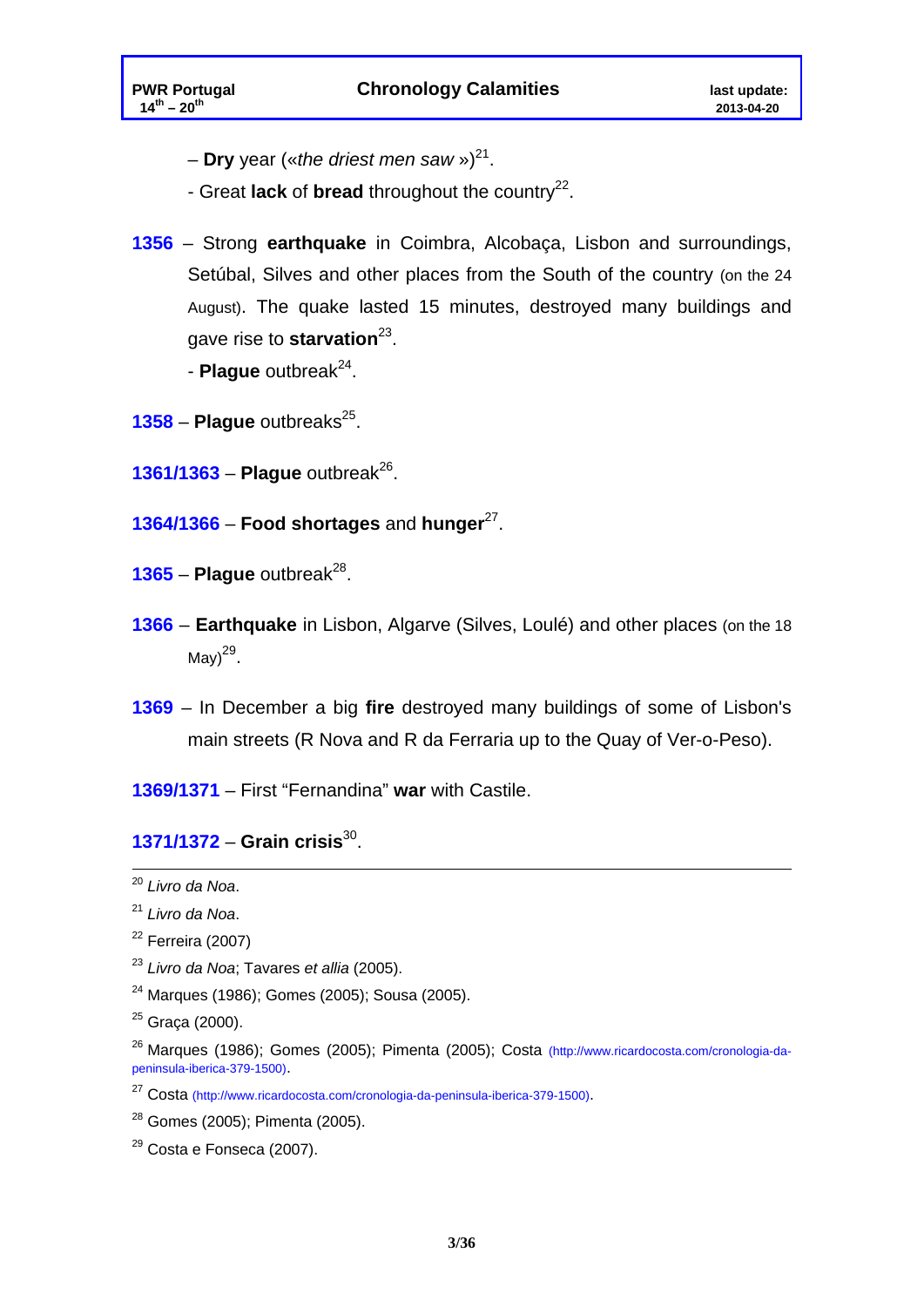- Popular *rebellions* or "unions" against the wedding of King Fernando<sup>31</sup>.

- **1372** Huge **floods** due to the fact that this was a very rainy year<sup>32</sup>.
	- **Plaque** outbreak<sup>33</sup>.
- **1372/1373**  Second "Fernandina" **war** with Castile.
- **1373**  King Henry II of Castile laid **siege** to Lisbon and set fire to the neighbourhoods outside the walls of the city $34$ .

- Popular **rebellions** or "unions" in several cities and villages all over the kingdom $35$ .

- **1374/1376 Epidemics**, **drought** and **famine**36.
- **1376 Bad crop** due to this year's severe **drought**37.
- **1380 Plaque** outbreak<sup>38</sup>.
- **1381/1382**  Third "Fernandina" **war** with Castile.
- **1382**  D**rought** year39.
- **1383/1385 Popular uprisings** in several cities and villages of the country<sup>40</sup>.

**1383/1385** – "**Revolution**" (1383) and **war** with Castile.

 $40$  Rodrigues (1996 b).

30 Nascimento (2011)

 $31$  Gomes (2005); Rodrigues (1996 b).

 $32$  Ferreira (2007); Nascimento (2011)

 $33$  Gomes (2005).

<sup>34</sup> Gomes (2005).

<sup>35</sup> Gomes (2005)

<sup>36</sup> Marques (1986); Gomes (2005); Costa (http://www.ricardocosta.com/cronologia-da-peninsula-iberica-379- 1500).

<sup>37</sup> Loureiro (2000); Costa (http://www.ricardocosta.com/cronologia-da-peninsula-iberica-379-1500).

 $38$  Gomes (2005).

<sup>39</sup> Loureiro (2000).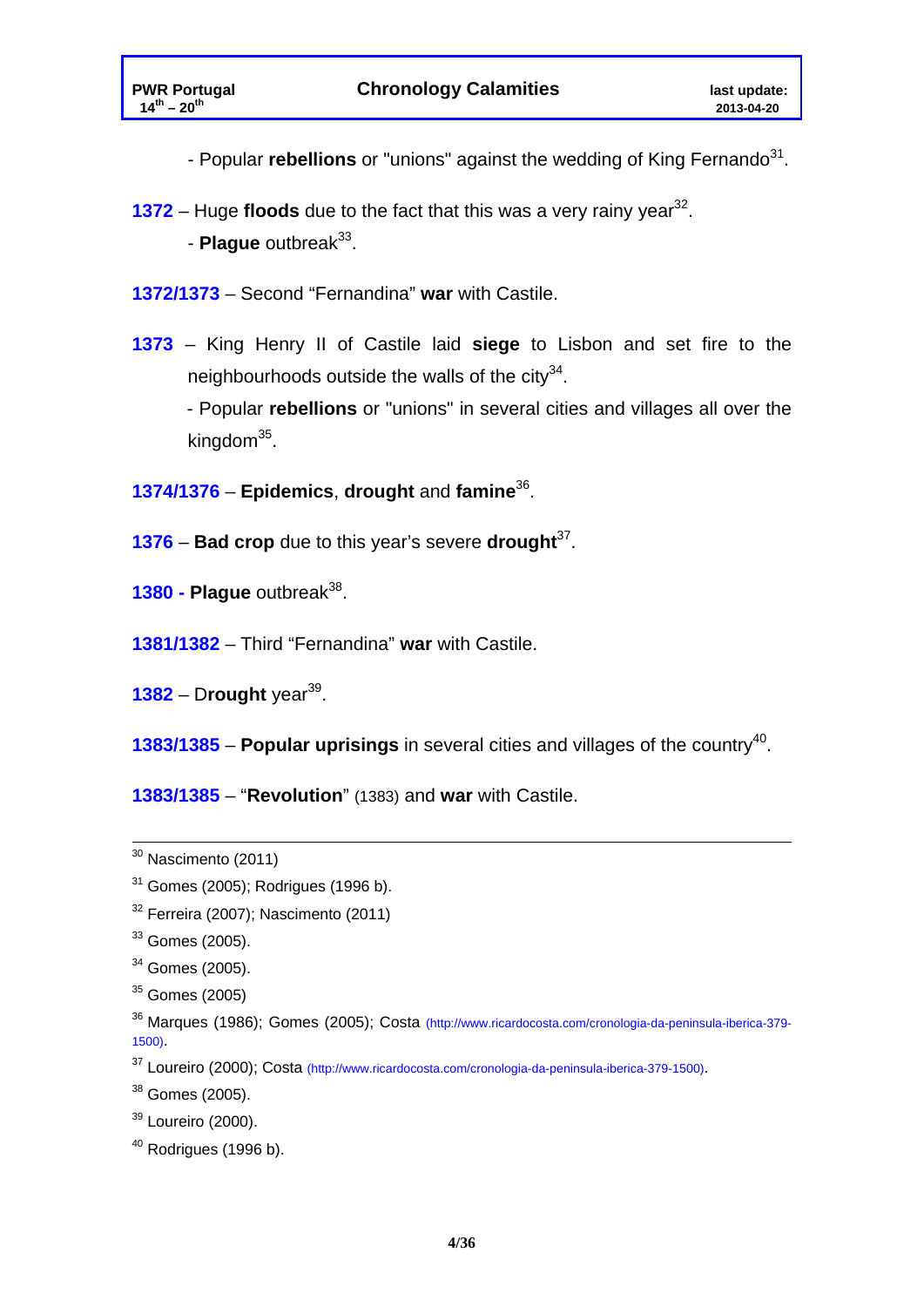- King John of Castile besiege Lisbon (in 1384), but the **pestilence** forced him to raise the siege $41$ .

**1384** – The **plague** outbreak of this year is considered to be one of the greatest in Portugal.

#### **1384/1387** – **Bad crop** years**. Hunger**42.

- **War** with Castile
- **1389 Pestilence**43.
- **1391/1392** – **Food crisis** in Portugal and all over Europe due to bad crop  $years<sup>44</sup>$ .
- **1392 Earthquake** in Coimbra and other places (on the 8 Jun)<sup>45</sup>.
- **1393/1394** In Europe those were excessively **hot** and dry years<sup>46</sup>.
- **1394** – **Cereals crisis. Famine**47.
- **1395 Earthquake** in Coimbra and other places (on the 20 August)<sup>48</sup>. - **Plague** in Torres Vedras (Lisbon district)<sup>49</sup>.
- **1397/1400** – **Bad crop** years. **Hunger**50.

14<sup>th</sup><sub>(last quarter)<sup>/15<sup>th</sup><sub>(1st half)</sub> – **Climate variations** with alternation of dry and wet years.</sub></sup>

<sup>&</sup>lt;sup>41</sup> Marques (1986).

<sup>42</sup> Costa (http://www.ricardocosta.com/cronologia-da-peninsula-iberica-379-1500).

 $43$  Marques (1986).

<sup>44</sup> Ferreira (2007); Costa (http://www.ricardocosta.com/cronologia-da-peninsula-iberica-379-1500).

<sup>45</sup> *Livro da Noa*.

<sup>46</sup> Taylor (1838).

<sup>47</sup> Costa (http://www.ricardocosta.com/cronologia-da-peninsula-iberica-379-1500).

<sup>48</sup> *Livro da Noa*.

 $49$  Rodrigues (1996 a).

<sup>50</sup> Costa (http://www.ricardocosta.com/cronologia-da-peninsula-iberica-379-1500).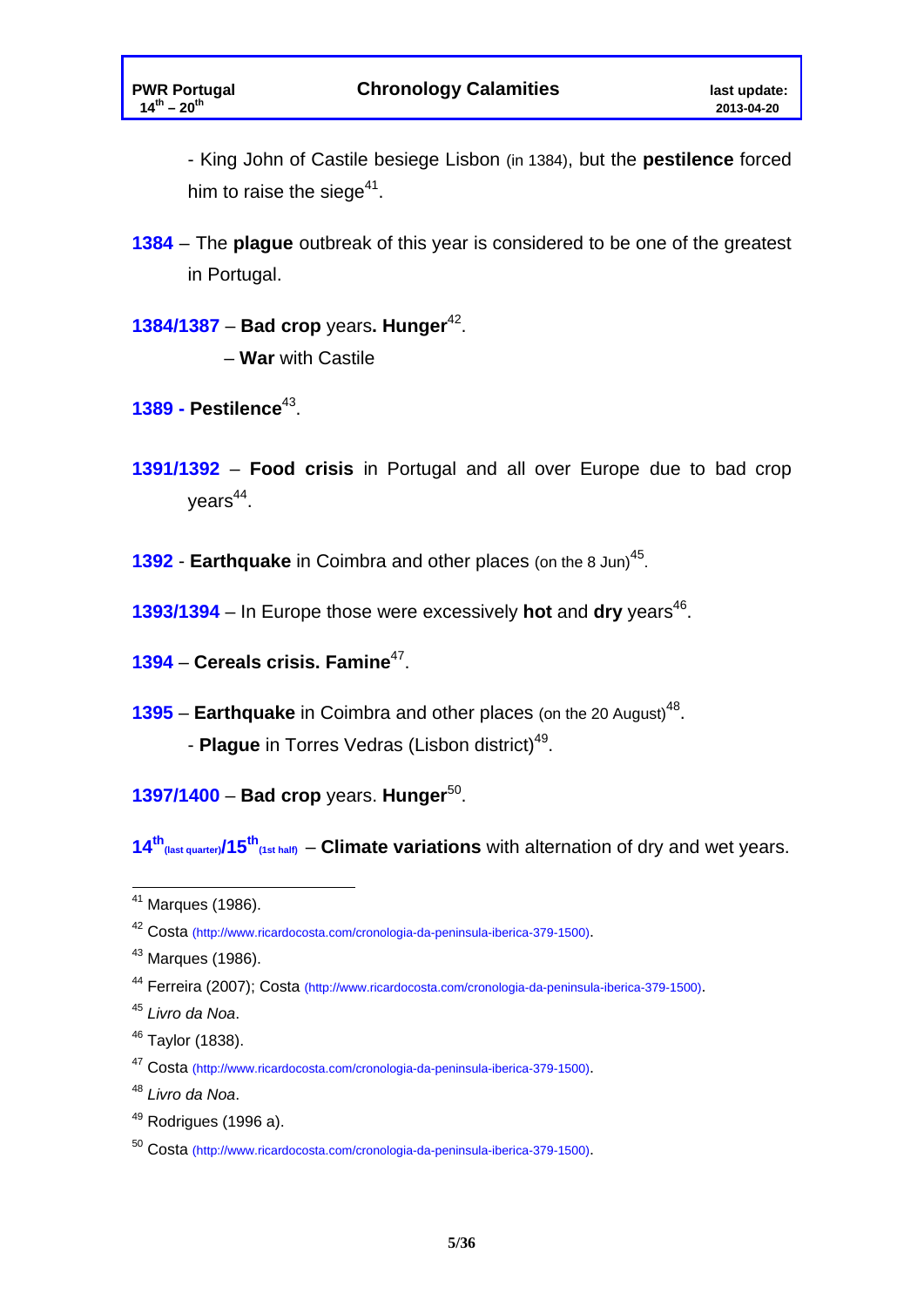- **1400 Epidemic**51.
- **1403 Hunger** throughout the kingdom, but particularly «*terrible*» in Oporto<sup>52</sup>.
- **1404 Earthquake** in Lisbon and other places (on the 3 May)<sup>53</sup>.
- $1408$  Plaque outbreak<sup>54</sup>.
- **1412/1414**  Severe **drought** and **food shortages** in Lisbon and all over the country $55$ .
- **1414/1416**  During these years the **plague** hit more intensively the cities of Lisbon and Porto and was the cause of death of the Portuguese queen (Philippa of Lancaster) in 1415<sup>56</sup>.
- **1418 Cereal crisis**57.
- **1420 Plague'** outbreak in Vila Nova de Gaia (in front to Oporto) 58.
- **1422/1426 Cereal crisis** and **hunger**59.
- 1423 Epidemic outbreak<sup>60</sup>.
- **1426** The **harvest** was **low** this year<sup>61</sup>.

<sup>&</sup>lt;sup>51</sup> Marques (1986).

<sup>52</sup> Ferreira (2007); Costa (http://www.ricardocosta.com/cronologia-da-peninsula-iberica-379-1500).

<sup>53</sup> *Livro da Noa*.

<sup>54</sup> Marques (1986); Barroca (2003).

<sup>55</sup> Oliveira (1885:248); Ferreira (2007); Costa (http://www.ricardocosta.com/cronologia-da-peninsula-iberica-379-1500).

<sup>56</sup> Oliveira (1885:457); Marques (1986).

<sup>57</sup> Graça (2000); Duarte (2005).

<sup>58</sup> Costa (1789:298)

<sup>59</sup> Graça (2000); Duarte (2005); Costa (http://www.ricardocosta.com/cronologia-da-peninsula-iberica-379- 1500).

 $60$  Marques (1986).

 $61$  Oliveira (1885:314).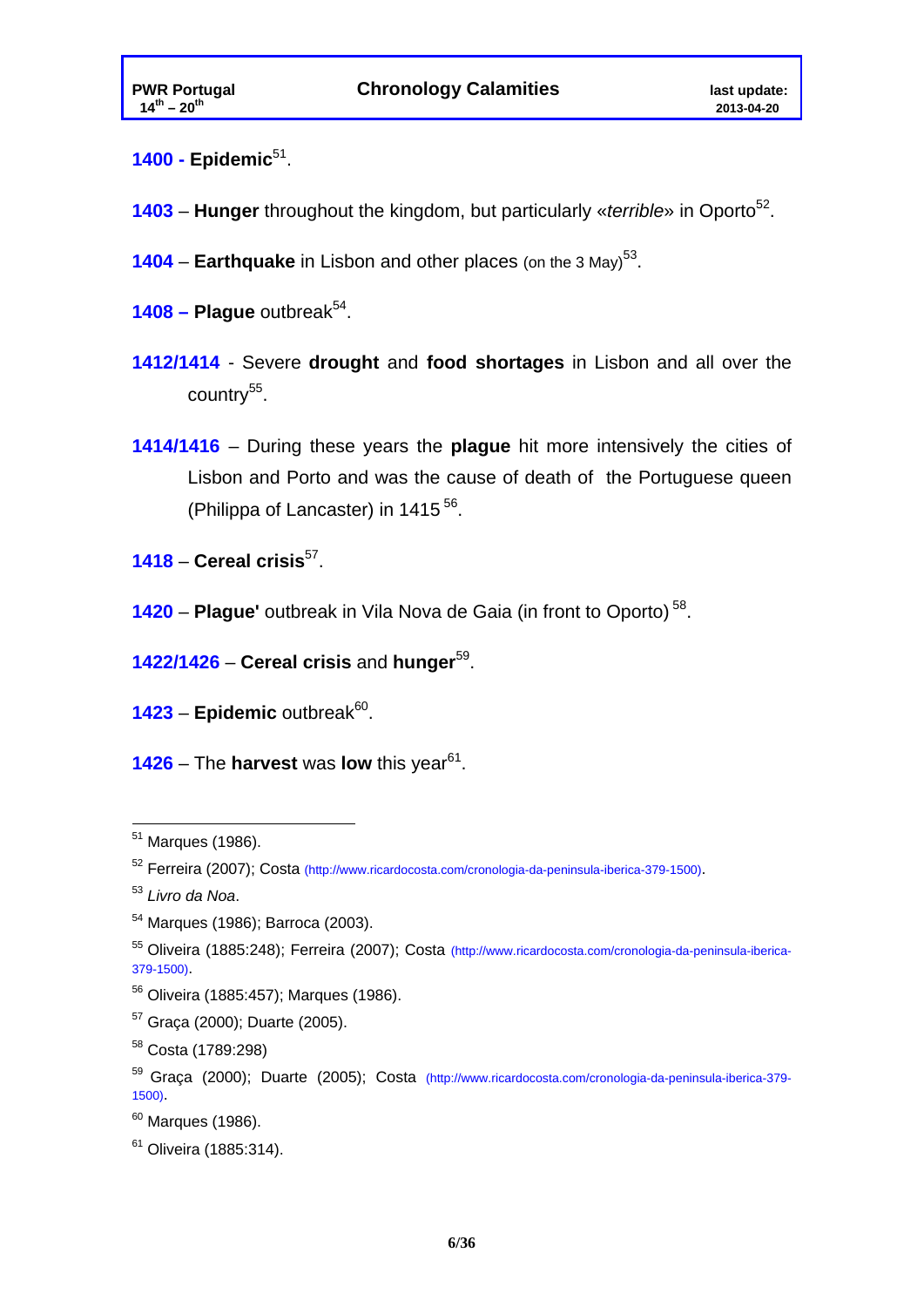- 1427 **Plague** outbreaks<sup>62</sup>.
- 1429 Epidemic outbreak<sup>63</sup>.
- 1431– **Food** shortages in Lisbon<sup>64</sup>.
- **1432/1433 Epidemic outbreaks<sup>65</sup>.**
- **1434 Floods** in the river Douro<sup>66</sup>.
- **1435 Earthquake** in Alenquer (Lisbon district)<sup>67</sup>. - Epidemic outbreaks<sup>68</sup>.
- **1436 Food** shortages in Lisbon.
- **1436/1441**  Repeated **cereal crisis**69.
	- **Grain shortages** and **epidemic** outbreaks (1437/1439) in Torres Vedras (Lisbon district).
- **1437/1441**  Recurring **epidemic** outbreaks, which was especially acute in Lisbon, in  $1437/1438^{70}$ .
- **1438/1441 Scarcity** and **high prices** of grains in Portugal and all through Europe $71$ .

 $62$  Marques (1986); Barroca (2003).

 $63$  Marques (1986); Graca (2000); Duarte (2005).

<sup>&</sup>lt;sup>64</sup> Oliveira (1885:319).

<sup>65</sup>Marques (1986); Graça (2000); Duarte (2005); Gomes (2006); Costa (http://www.ricardocosta.com/cronologia-da-peninsula-iberica-379-1500).

<sup>&</sup>lt;sup>66</sup> Loureiro (2000).

<sup>67</sup> Costa e Fonseca (2007).

 $68$  Graca (2000).

<sup>69</sup> Graça (2000); Duarte (2005); Costa (http://www.ricardocosta.com/cronologia-da-peninsula-iberica-379- 1500).

 $70$  Oliveira (1885:458); Marques (1986); Graça (2000); Duarte (2005); Costa (http://www.ricardocosta.com/cronologia-da-peninsula-iberica-379-1500).

 $71$  Ferreira (2007)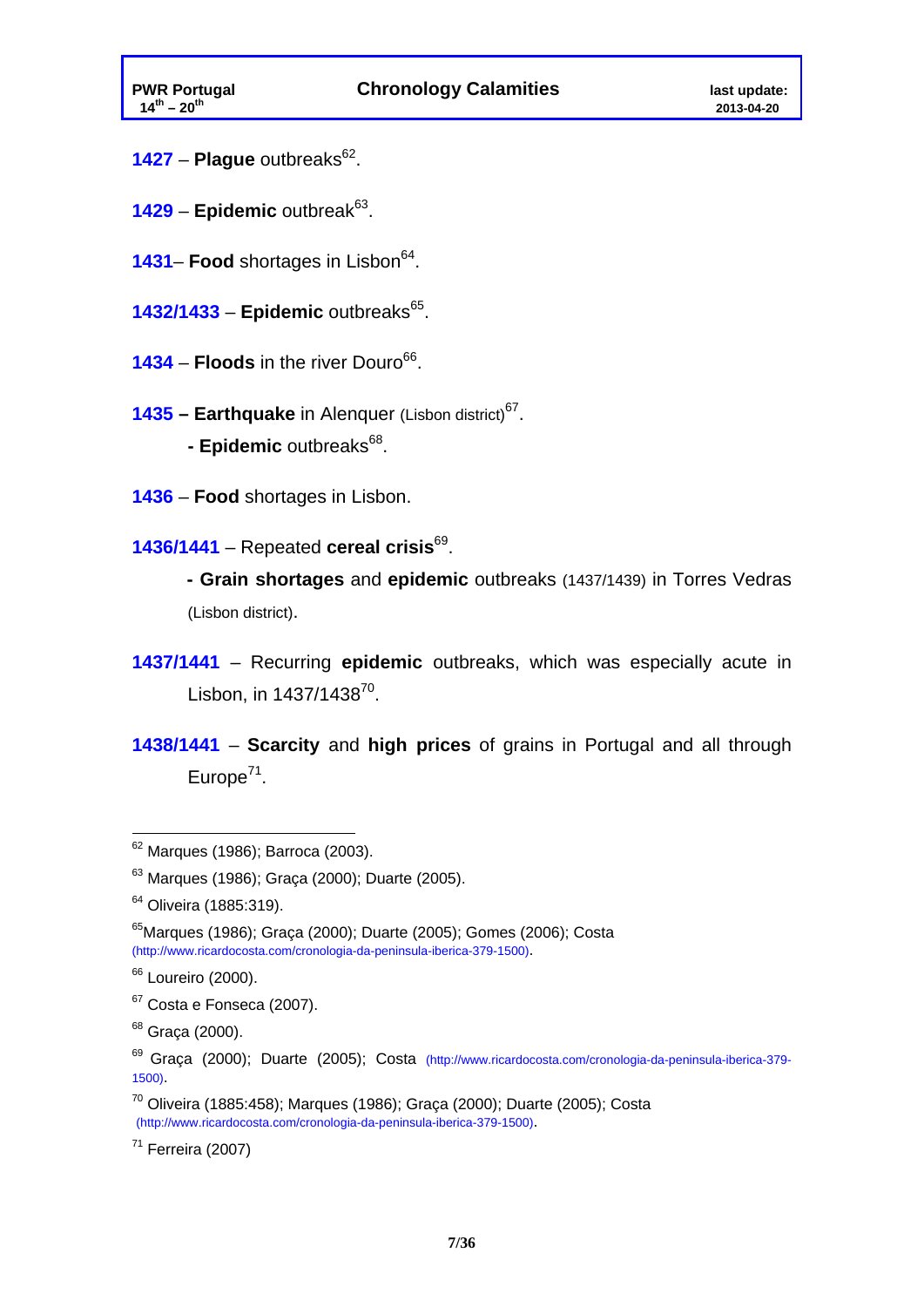**1440** – **Wheat shortage** in Lisbon.

**1445/1446** – **Starvation**72.

- **1448 Epidemic** outbreaks in different regions of the kingdom<sup>73</sup>.
	- **Insurrections** in some cities of the kingdom, specifically in Oporto<sup>74</sup>.
- **1449 War** between the young King Alfonso V and his uncle, the prince regent Peter<sup>75</sup>.
- **1452/1455** – **Cereals crisis**, **famine** and **plague**76.

**1453/1454** – **Epidemic**77.

- **1456/1458 Plague**78.
- **1458**  Records of **epidemic** outbreaks in several parts of the country, namely in Lisbon between March and September<sup>79</sup>.

**1459/1461** – **Starvation**80.

- **1461** Records of occurring an outbreak of great **pestilence** in Lisbon<sup>81</sup>.
- **1464** Older news of **floods** of the Mondego river in Coimbra<sup>82</sup>.

**1464/1469 – Epidemic** outbreaks in different places, namely in Setúbal<sup>83</sup>.

1

79 Oliveira (1885:459).

80 Costa (http://www.ricardocosta.com/cronologia-da-peninsula-iberica-379-1500).

<sup>&</sup>lt;sup>72</sup> Costa (http://www.ricardocosta.com/cronologia-da-peninsula-iberica-379-1500).

 $<sup>73</sup>$  Marques (1986).</sup>

<sup>74</sup> Gomes (2006).

 $75$  Gomes (2006).

<sup>76</sup> Graça (2000); Gomes (2006); Ferreira (2007); Costa (http://www.ricardocosta.com/cronologia-dapeninsula-iberica-379-1500).

 $77$  Barroca (2003).

<sup>78</sup> Marques (1986); Costa (http://www.ricardocosta.com/cronologia-da-peninsula-iberica-379-1500).

<sup>81</sup> Oliveira (1885:459).

<sup>82</sup> Loureiro (2000).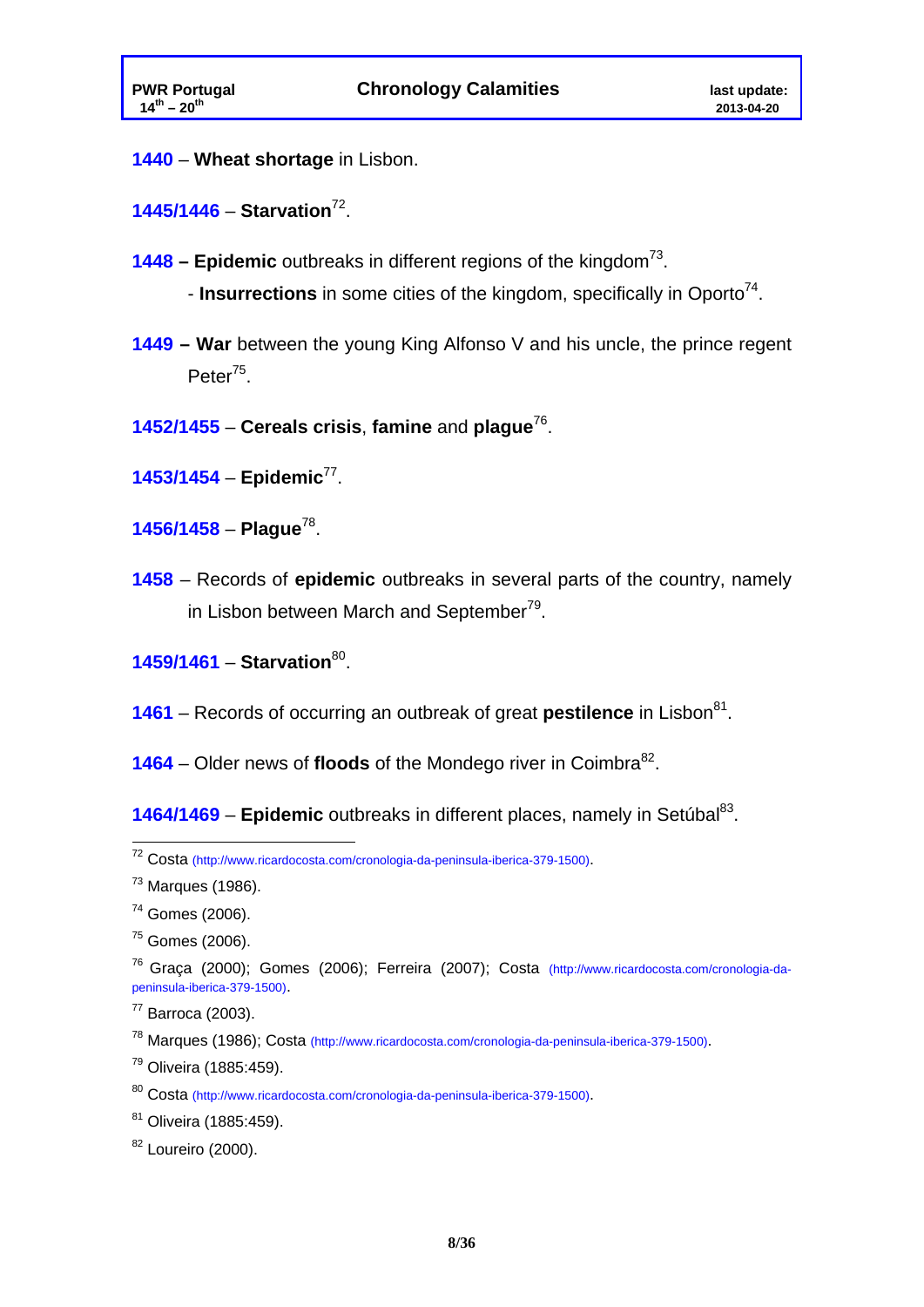**1467/1468** – **Cereal crisis** and **hunger**, especially in Algarve<sup>84</sup>.

- **1469 Epidemic o**utbreaks in several parts of the kingdom.
- **1472/1473 Cereal crisis**85.
- **1473/1474**  Years during which «*the whole earth seemed on fire*»86.
- **1475/1478 Cereal crisis**. **Starvation**87.
- **1477/1479** The **plaque** devastated Coimbra and spread to Lisbon<sup>88</sup>.
- **1480 Earthquake** in Lisbon<sup>89</sup>.
- **1480/1481 Plague** in Lisbon and all over the kingdom, from whose disease died king Afonso  $V^{90}$ .
- **1483/96**  During these years are recorded several outbreaks of **plagu**e in Lisbon and elsewhere in the kingdom $91$ .
- **1484/1488 Famine** years<sup>92</sup>.
- **1486 Scarcity** of **grains** in Lisbon.
	- **Plague** in Oporto and Alhandra (Lisbon suburbs).

**1488** – **Scarcity** of **meat** in Lisbon.

- 89 Costa e Fonseca (2007).
- 90 Oliveira (1885); Gomes (2006).

83 Marques (1986); Graça (2000); Ferreira (2007).

<sup>&</sup>lt;sup>84</sup> Graca (2000); Gomes (2006); Ferreira (2007); Costa (http://www.ricardocosta.com/cronologia-dapeninsula-iberica-379-1500).

<sup>85</sup> Graça (2000).

<sup>&</sup>lt;sup>86</sup> Taylor (1838).

<sup>87</sup> Graça (2000); Costa (http://www.ricardocosta.com/cronologia-da-peninsula-iberica-379-1500).

<sup>88</sup> Graça (2000).

<sup>&</sup>lt;sup>91</sup> Oliveira (1885).

<sup>92</sup> Costa (http://www.ricardocosta.com/cronologia-da-peninsula-iberica-379-1500).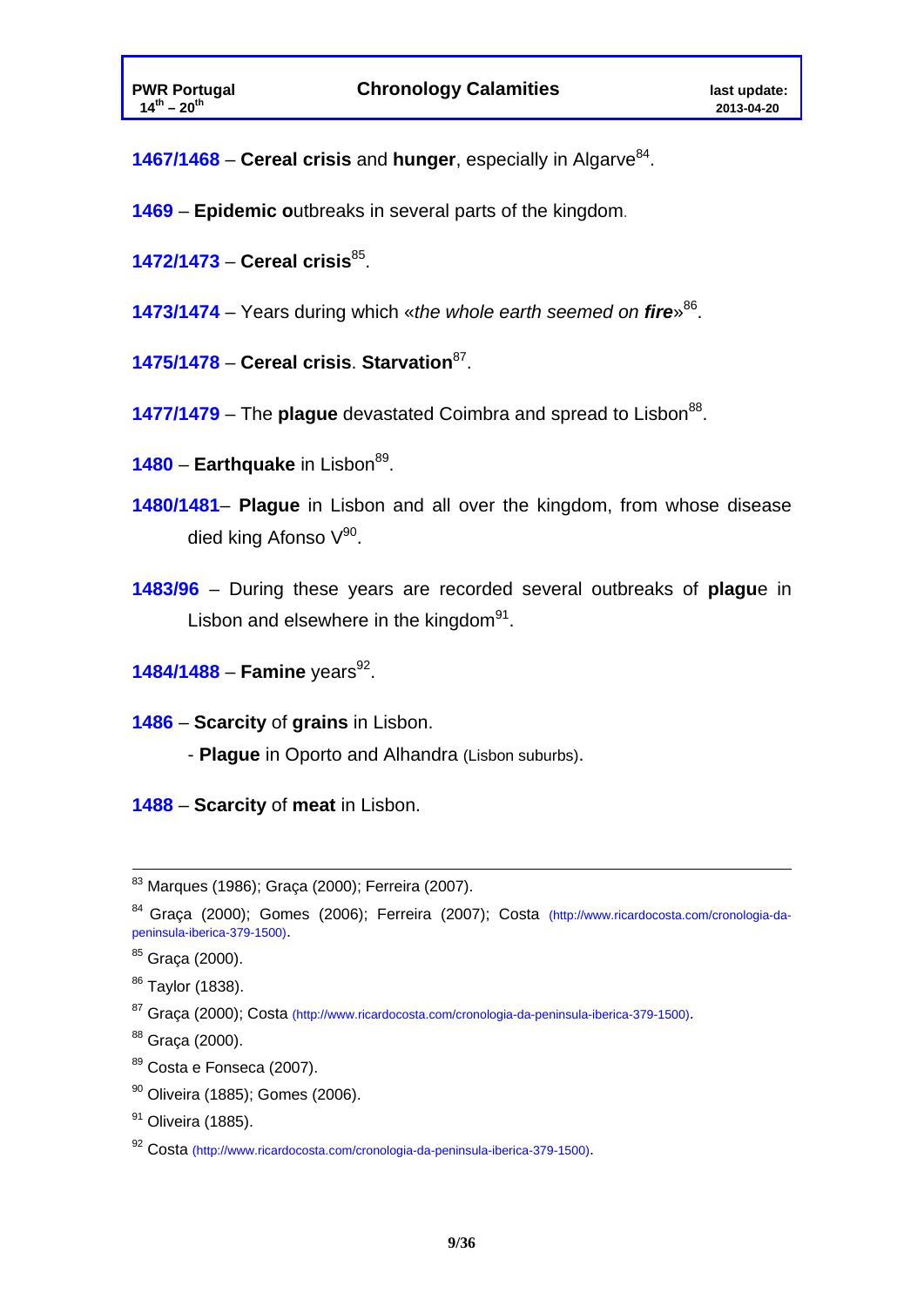**1488/1489** – Outbreak of **plague** in Lisbon.

- **1490**  In the Cortes of Évora people complained that the equalization of measures gave rise to a general **rise** of **prices**.
- **1490/1491 Famine** years<sup>93</sup>.
- **1491 Plague** throughout the kingdom.
- **1494/1496**  Years of **famine**94.
- **1500 Earthquake** in Lisbon<sup>95</sup>.
- **1502 Plague**.
- **1503/1505 Adverse climatic** events: winter and spring months exceptionally rainy led to **lost crops** or too insufficient to feed the population<sup>96</sup>.
- **1503 Hunger** and outbreak of **epidemics**97.
- **1504 Earthquake** in Lisbon, Ribatejo (Tagus river valley) and Algarve<sup>98</sup>.
- **1505/1507 Typhoid** epidemic which causes many deaths. The « *brave and cruel epidemic*» started in Lisbon (in 1505) and spread to the provinces (until  $1507$ )<sup>99</sup>.
- **1507 Bad crop** year in Braga (North of the country)<sup>100</sup>.

1

- 98 Costa e Fonseca (2007).
- 99 Oliveira (1885:464); Graça (2000).

<sup>&</sup>lt;sup>93</sup> Costa (http://www.ricardocosta.com/cronologia-da-peninsula-iberica-379-1500).

<sup>94</sup> Costa (http://www.ricardocosta.com/cronologia-da-peninsula-iberica-379-1500).

<sup>95</sup> Costa e Fonseca (2007).

<sup>&</sup>lt;sup>96</sup> Oliveira (1997a).

<sup>&</sup>lt;sup>97</sup> Graca (2000).

<sup>100</sup> Oliveira (1997a)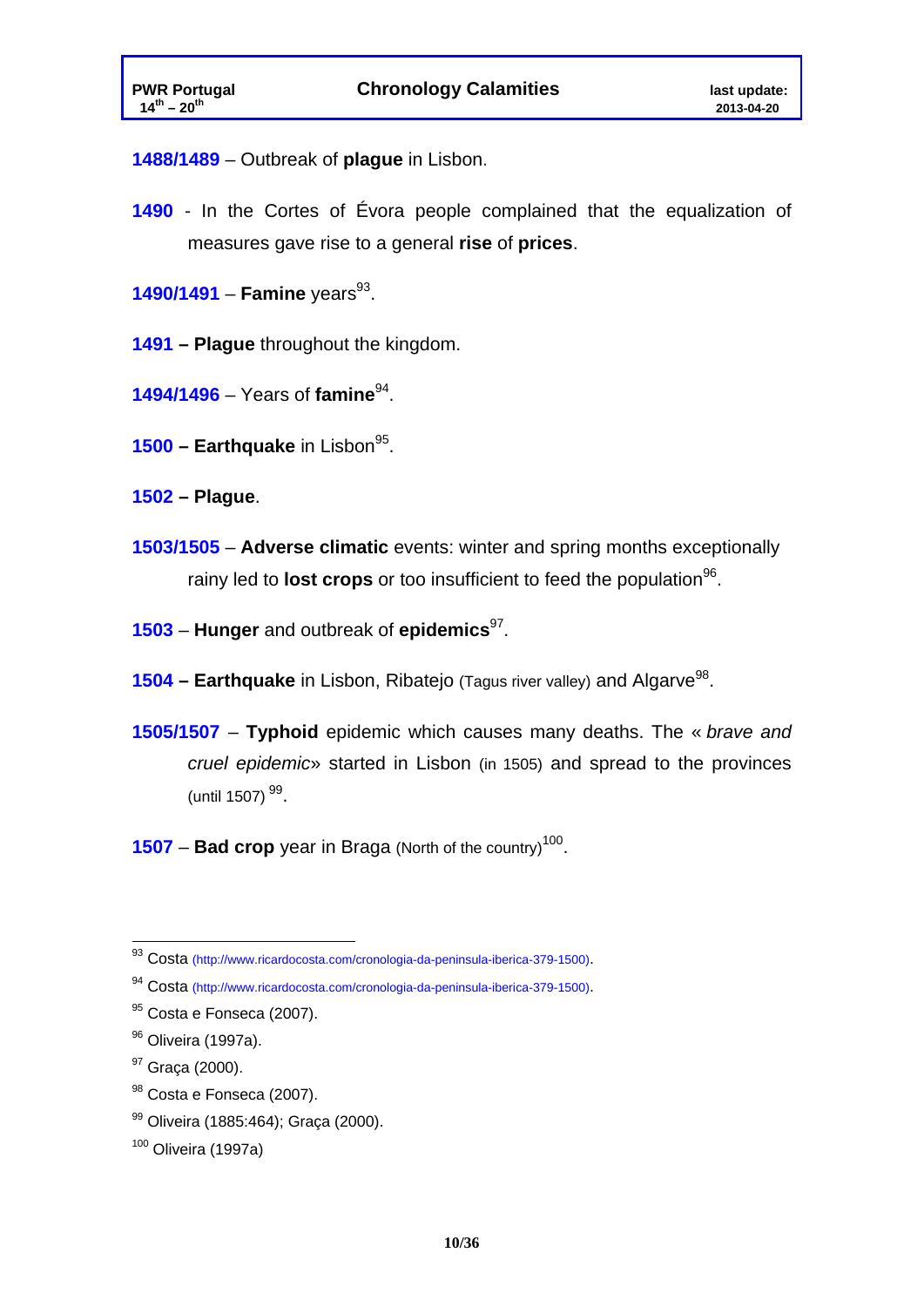- **1507/1509 Epidemic** in Guimarães, Póvoa do Varzim (North of Portugal) and Lisbon<sup>101</sup>.
- **1510/1511** Outbreak of **plague** throughout the kingdom<sup>102</sup>.
- **1512** Registered a major **Earthquake** in Lisbon and surroundings, Condeixaa-Velha (Coimbra district) and other places (on the 28 January) <sup>103</sup>.
- **1513 Plague**.
- **1515/1516 Bad crop** years, namely in Braga (North of the country)<sup>104</sup>.
- $1518$  **Plague** in Lisbon<sup>105</sup>.
- **1520/1521 Plague** all over the kingdom, but particularly violent in Oporto (in  $1521)^{106}$ .
- **1521**  Due to the **severe drought** this was a «*sterility year*»107.
- **1521/1522 Bad crop** years, **hunger** and **epidemics**108.
- **1522 Grain crises**. **Hunger**109.
- **1523/1525** New outbreak of **epidemics**, namely of lethargic encephalitis in Lisbon that oblige to isolate the city<sup>110</sup>.

**1526** – Major **flood** in Douro's river<sup>111</sup>.

- 105 Buescu (2005); Polónia (2005).
- 106 Oliveira (1885:470); Buescu (2005).
- 107 Viana (1997); do Loureiro (2000).
- 108 Oliveira (1997a); Graça (2000); Polónia (2005).

 $101$  Polónia (1999)

<sup>102</sup> Buescu (2005); Graça (2000); Polónia (1999).

 $103$  SPES.

 $104$  Oliveira (1997a)

<sup>109</sup> Polónia (2005).

<sup>110</sup> Oliveira (1885:470); Buescu (2005); Polónia (2005).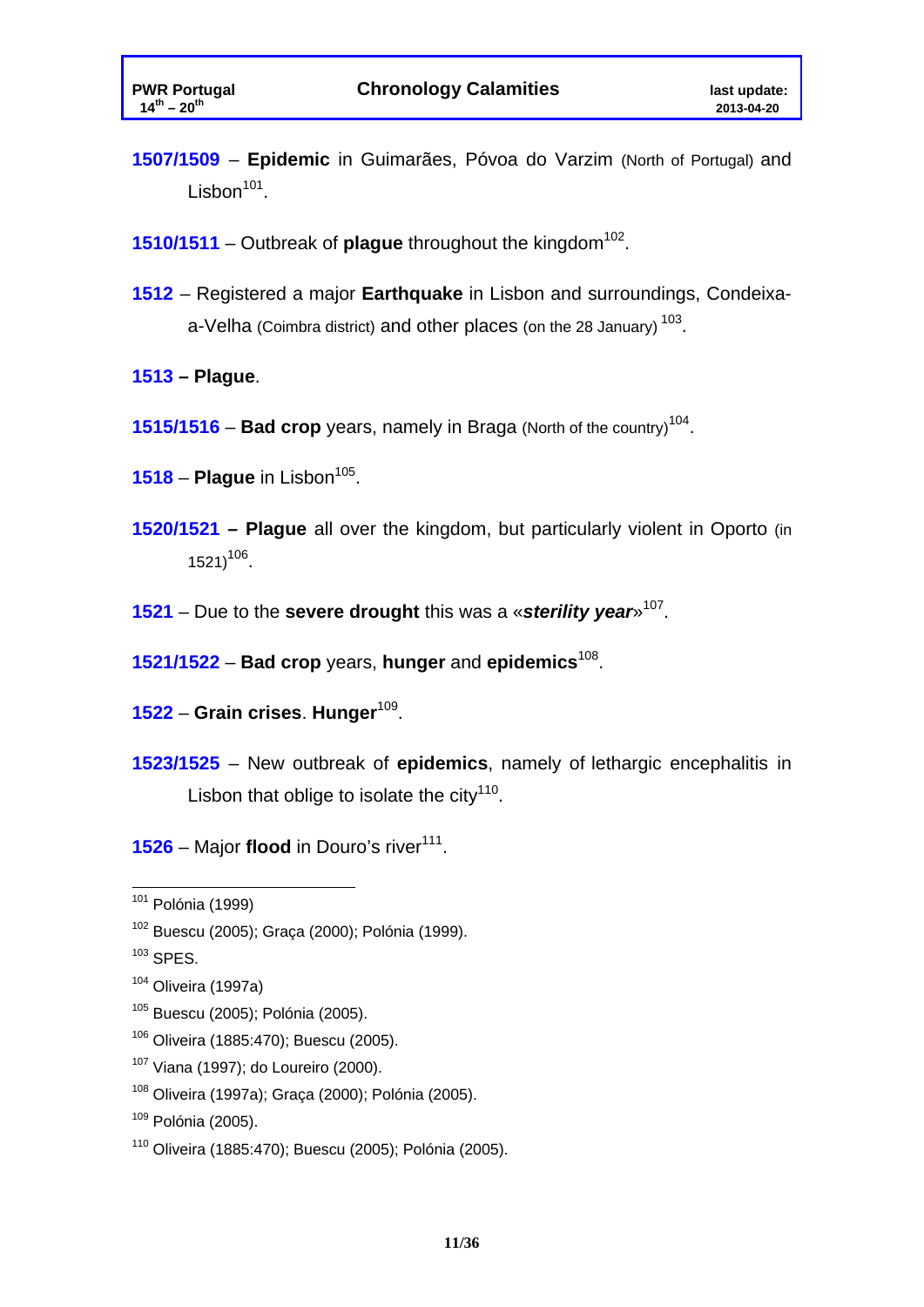- **1527 Plague** in Lisbon. King João III is constrained to leave the city<sup>112</sup>.
- **1528 Earthquake** in Lisbon, Batalha Alcobaça (in the district of Leiria) and other parts of the country (on the 12 March)<sup>113</sup>.
- **1530** Violent outbreak of **plague** in Lisbon<sup>114</sup>.
- **1531** Strong **earthquake** in Lisbon and surroundings followed by a tsunami (on the 26 January)  $115$ . It was estimated that about 2% of the population died, 25% of the buildings were damaged and 10% destroyed<sup>116</sup>.
	- **Plague** all over the country.
	- **Climb** of **food prices**, mainly cereals and olive oil.
- **1531/1532**  Years of **production shortages**117.
- **1535 Drought** and **Starvation**118.
- **1536 Earthquake** in Lisbon and in the Mediterranean basin<sup>119</sup>.
- **1538 Epidemic outbreaks** in Viana do Castelo (North Portugal)<sup>120</sup>.
- **1539/1540**  Years of **famine**, **plague** and **sterility** in the Entre Douro e Minho (North Portugal) $121$ .

<sup>&</sup>lt;sup>111</sup> Aires (2000); Arquivo de eventos históricos (meteopt.com).

<sup>112</sup> Graça (2000); Polónia (2005).

<sup>113</sup> Costa e Fonseca (2007); SPES.

<sup>114</sup> Buescu (2005).

<sup>&</sup>lt;sup>115</sup> According to S Maria (1744: I, 43), there will have been a previous one, on the 7 January, which was felt all over the country.

<sup>116</sup> S Maria (1744:I, 161); Oliveira (1885:472); Buescu (2005); Graça (2000); Polónia (2005); Tavares (2005); SPES.

 $117$  Oliveira (1997a).

<sup>118</sup> Oliveira (1997a); Polónia (2005).

<sup>119</sup> Tavares *et allia* (2005).

 $120$  Polónia (1999).

 $121$  Oliveira (1997a); Polónia (1999).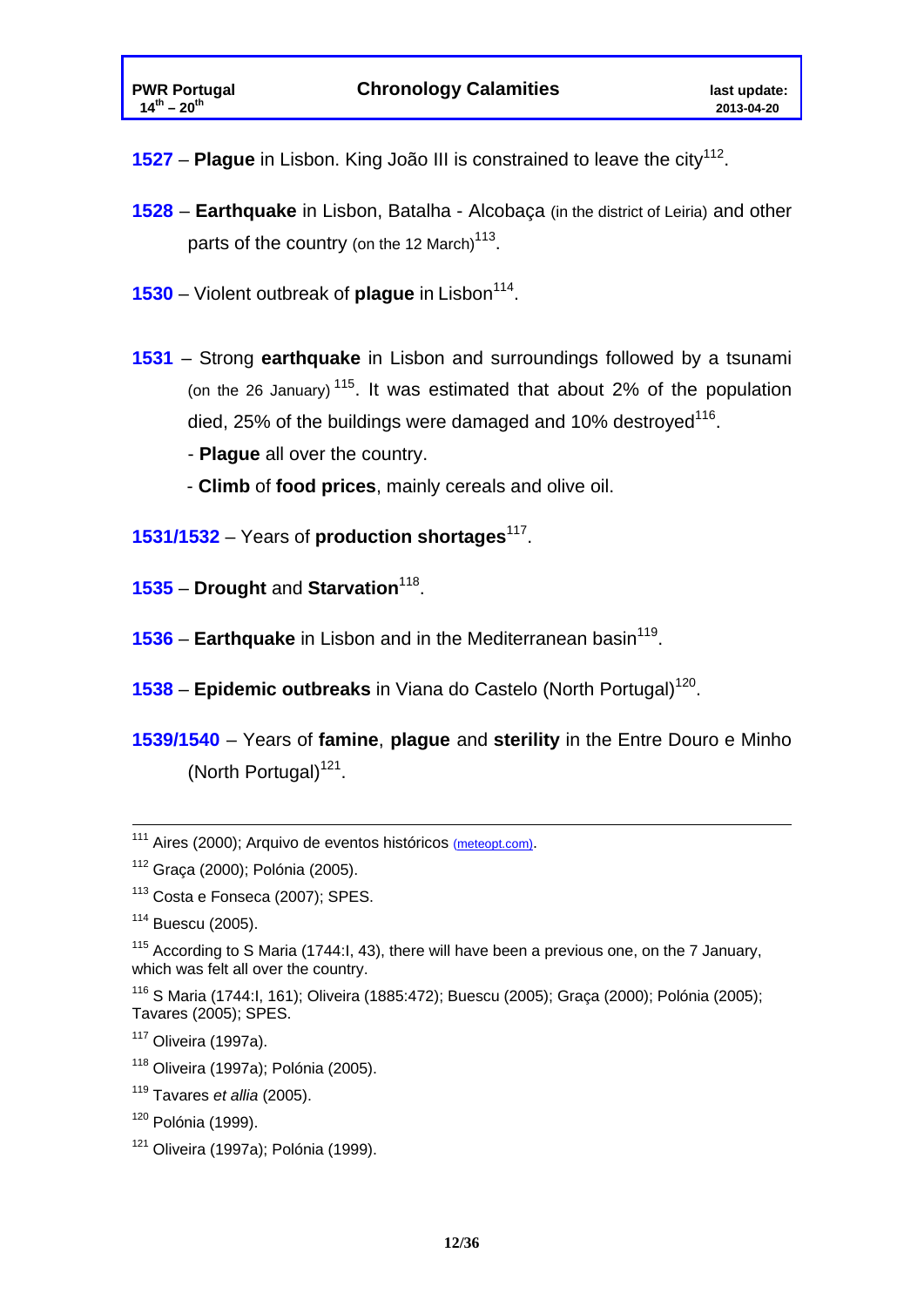**1540** – The **harvests** have been very **poor** this year<sup>122</sup>.

- **Bread shortage** in Lisbon<sup>123</sup>.

- **1545/46** Years of **crop failure**, **climb** of food **prices** and **hunger**, for the most part in North Portugal<sup>124</sup>.
- **1545/1551 Financial crisis**.
- **1546**  Big **floods** in the Mondego river compelled the monks to leave the Coimbra's monastery of S Domingos<sup>125</sup>.
- **1551**  Large **earthquake** in Lisbon that destroyed around 200 buildings and buried more than 2.000 people.
- **1555 Bad crop** year causes lack of bread in the country126.
- **1559**  Another year of **scarce harvest**, mostly in Oporto and in the Northern provinces<sup>127</sup>.
- **1561 Bad crop** year128. **Drought** in Alentejo and Ribatejo. - **Plaque** outbreaks<sup>129</sup>.
- **1564/1565 Winter** «*extremely severe over all Europe*»130.

**1566 - Epidemic** outbreaks<sup>131</sup>.

**1568** – **Famine** due to the lack of bread.

 $122$  Oliveira (1885:541).

 $123$  Oliveira (1885)

 $124$  Oliveira (1997a).

 $125$  Loureiro (2000).

 $126$  Oliveira (1997a).

 $127$  Oliveira (1997a).

 $128$  Polónia (2005).

 $129$  Polónia (2005).

 $130$  Taylor (1838).

 $131$  Polónia (2005).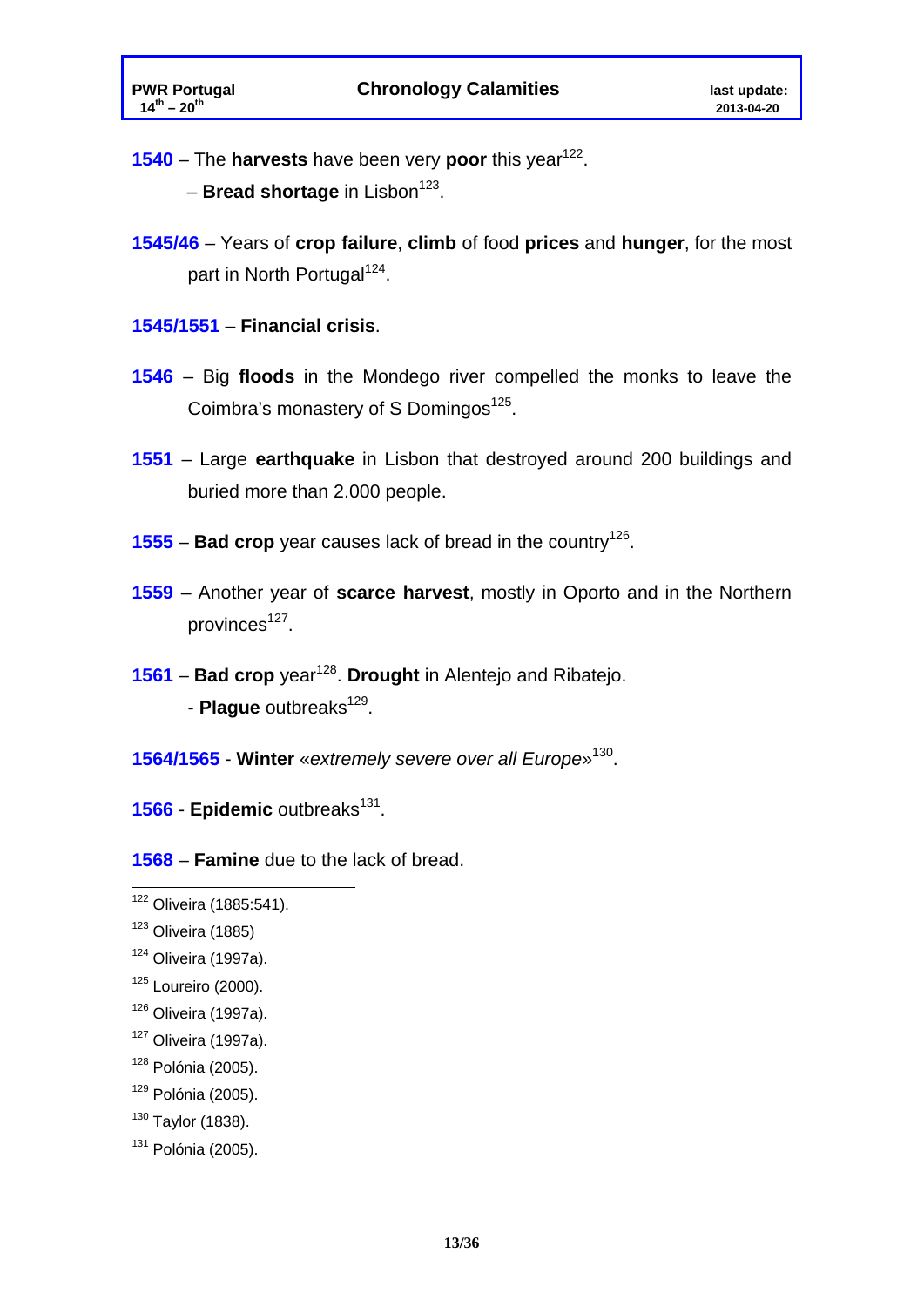- **Plague** outbreaks in the Northwest of the kingdom<sup>132</sup>.
- **1569/1570** – **Plague** in Lisbon, where the number of victims almost reached 60.000133. Known as "*the great plague for being the most horrific known so far*", this bubonic epidemic quickly extends to all country and leads the king to authorize, for the first time, the municipalities to tax the population to cover its costs $^{134}$ .
- **1570** Great **pest** in the province of Minho (North Portugal)<sup>135</sup>.
- **1573/1575 Floods and bad crop** years<sup>136</sup>.
- **1574/75 Famine** and **pestilence** in the North of the country**,** especially in Oporto, Braga and Guimarães<sup>137</sup>. Only in this last municipality these calamities killed around  $7.000$  people<sup>138</sup>.
- **1575 Earthquakes** in Lisbon (in Jun and July).
	- **Starvation** all over the kingdom<sup>139</sup>. Many people from the Northern provinces (Minho and Beiras) migrate towards Lisbon<sup>140</sup>.
- **1576 Shortage of grains** all over the country, but particularly in the Northern districts (Beira, Entre Douro e Minho and Trás-os-Montes) and the capital of the kingdom  $(Lisbon)^{141}$ .

<sup>1</sup>  $132$  Polónia (1999).

 $133$  Or more than 80.000 just in Lisbon, according to Oiveira (1885:472).

<sup>134</sup> Oliveira (1885:472); Abreu (2004); Capelo (2000); Cruz (2006); Graça (2000); Polónia (2005).

<sup>135</sup> Correia (2009).

 $136$  Rodrigues (2008).

 $137$  Oliveira (1997a).

 $138$  Machado (2010).

<sup>&</sup>lt;sup>139</sup> Oliveira (1885:593); Polónia (2005).

<sup>140</sup> Cruz (2006); Rodrigues (2008)

<sup>141</sup> Oliveira (1885: 600-601).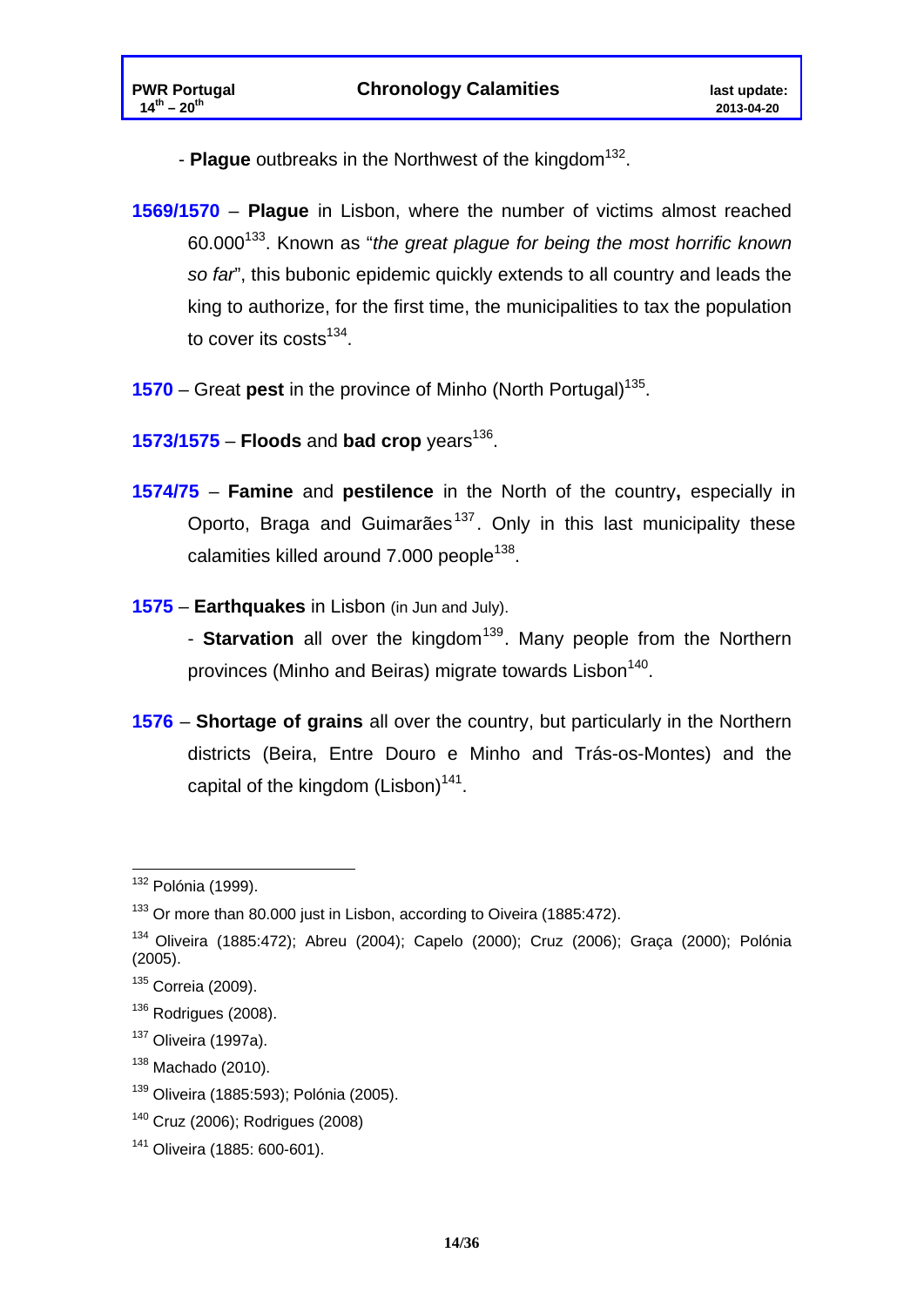- **1577**  Outbreak of **plague** in Oporto and several other places in the kingdom<sup>142</sup>.
- **1579/1580 Bad crops**, **hunger** and **plague**143.
- **1579/80 1582/83 Plague** hit the country, killing about 35.000 people in Lisbon and 20.000 in Évora $144$ .
- **1580 Invasion** of the country by the Castilians armies. Philip II of Spain enters in Portugal, takes possession of its crown and begins to reign under the name of Philip  $I^{145}$ .
- $1580/1590$  Extremely cold years<sup>146</sup>.
- **1581** Due to **food shortages** in spring, **prices climbed**.
- **1586 Epidemic** outbreaks in Viana do Castelo (North Portugal)<sup>147</sup>.
- **1587 Earthquake** and strong **storms** in Loulé (Algarve)<sup>148</sup>.
	- Francis Drake **plunders** the sea coasts of Algarve.
- **1592 Rebellions** in Oporto<sup>149</sup>.
- **1595** Popular **tumults** in Lisbon<sup>150</sup>.
- **1596**  Faro (in Algarve) is **sacked**151.

<sup>&</sup>lt;u>.</u> <sup>142</sup> Capelo (2000); Polónia (2005).

<sup>&</sup>lt;sup>143</sup> Known as small plague. Olival (2006); Oliveira (1885:477); Polónia (2005).

 $144$  S Maria (1744:III, 42) date the beginning of this plague outbreak from September 1579. See also Costa (1789:298-299)

<sup>145</sup> Olival (2006); Polónia (2005).

 $146$  Oliveira (2008)

<sup>147</sup> Polónia (1999).

 $148$  Loureiro (2000); SPES.

<sup>149</sup> Olival (2006)

<sup>150</sup> Capelo (2000)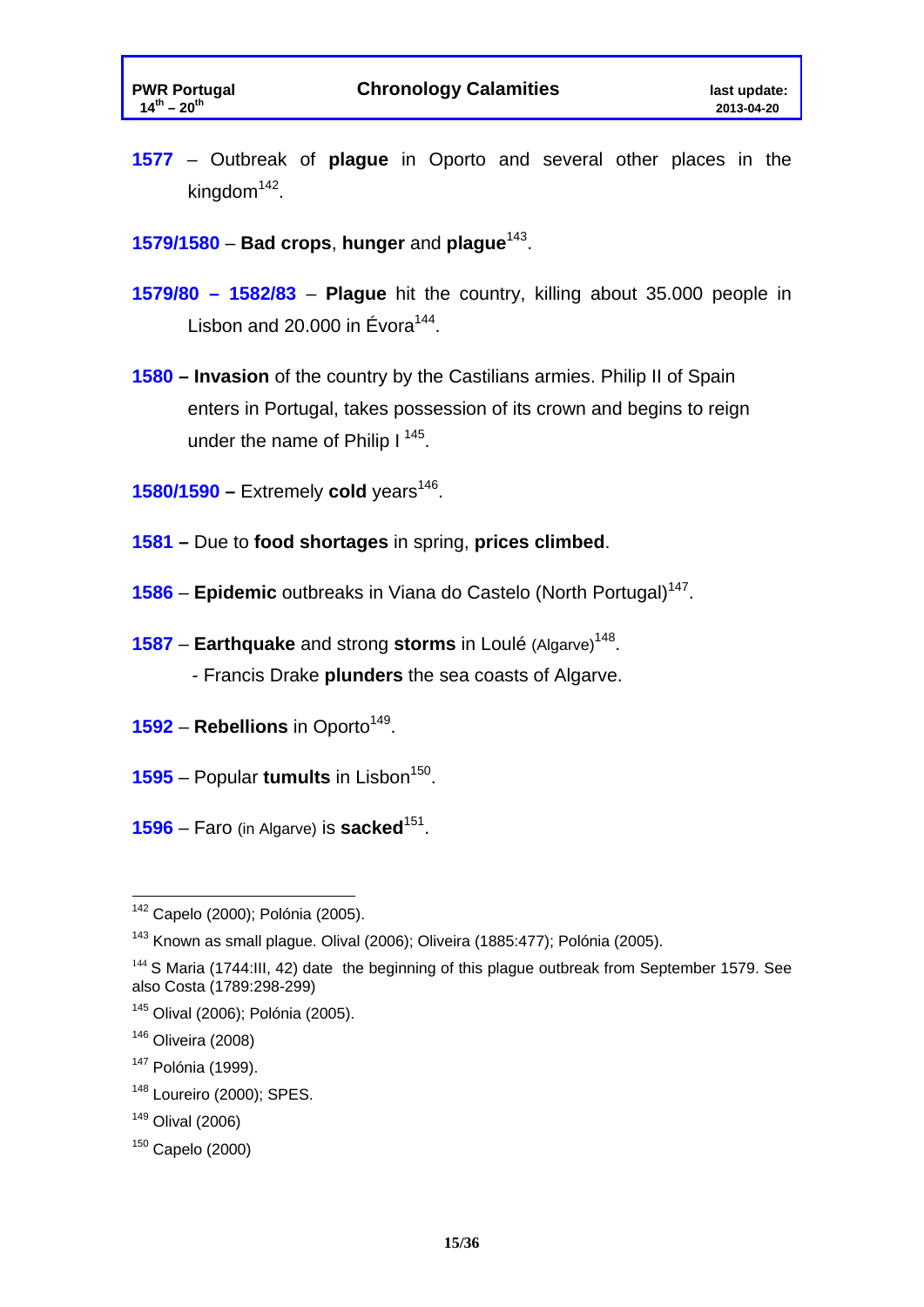### **1596/1600 –** Years of **famine**, **hunger**, **food crises** and **pestilence**152.

- **1597 Floods** in the Douro and Guadiana rivers<sup>153</sup>.
- **1598 Earthquake** (on the 28 July)<sup>154</sup>.
	- The British fleet laid **siege** to Lisbon.
- **1598/1603**  The **plague**, that started in Lisbon, on October 1598**,** ravaged the country for the next five years, especially the cities of Lisbon, Coimbra and Évora, and killed about 80.000 people<sup>155</sup>.
- **1600 Bad crop** year and **food crisis**.
- **1601 Fire** in the All Saints Hospital (Lisbon main hospital).
- **1602 Floods** in the Guadiana river<sup>156</sup>.
- **1608**  In Oporto were detected signs of **starvation**157.
- **1609 Flooding** in the river Guadiana forced the monks to abandon the monastery of S Francisco da Ponte<sup>158</sup>.
- **1613 Typhus** outbreaks in Lisbon<sup>159</sup>. **- Drought** in the South (Alentejo)<sup>160</sup>.

#### **1614** - **Earthquake**161.

- 157 Silva (1985)
- 158 Loureiro (2000)
- $159$  Rodrigues (2008).
- $160$  Loureiro (2000)
- 161 Tavares *et allia* (2005).

151 Capelo (2000).

<sup>152</sup> Capelo (2000); Graça (2000); Rodrigues (2008).

 $153$  Loureiro (2000).

<sup>154</sup> Capelo (2000); Olival (2006).

<sup>155</sup> S Maria (1744:III, 172); Oliveira (1885:487); Capelo (2000); Graça (2000); Rodrigues (2008).

<sup>156</sup> Loureiro (2000)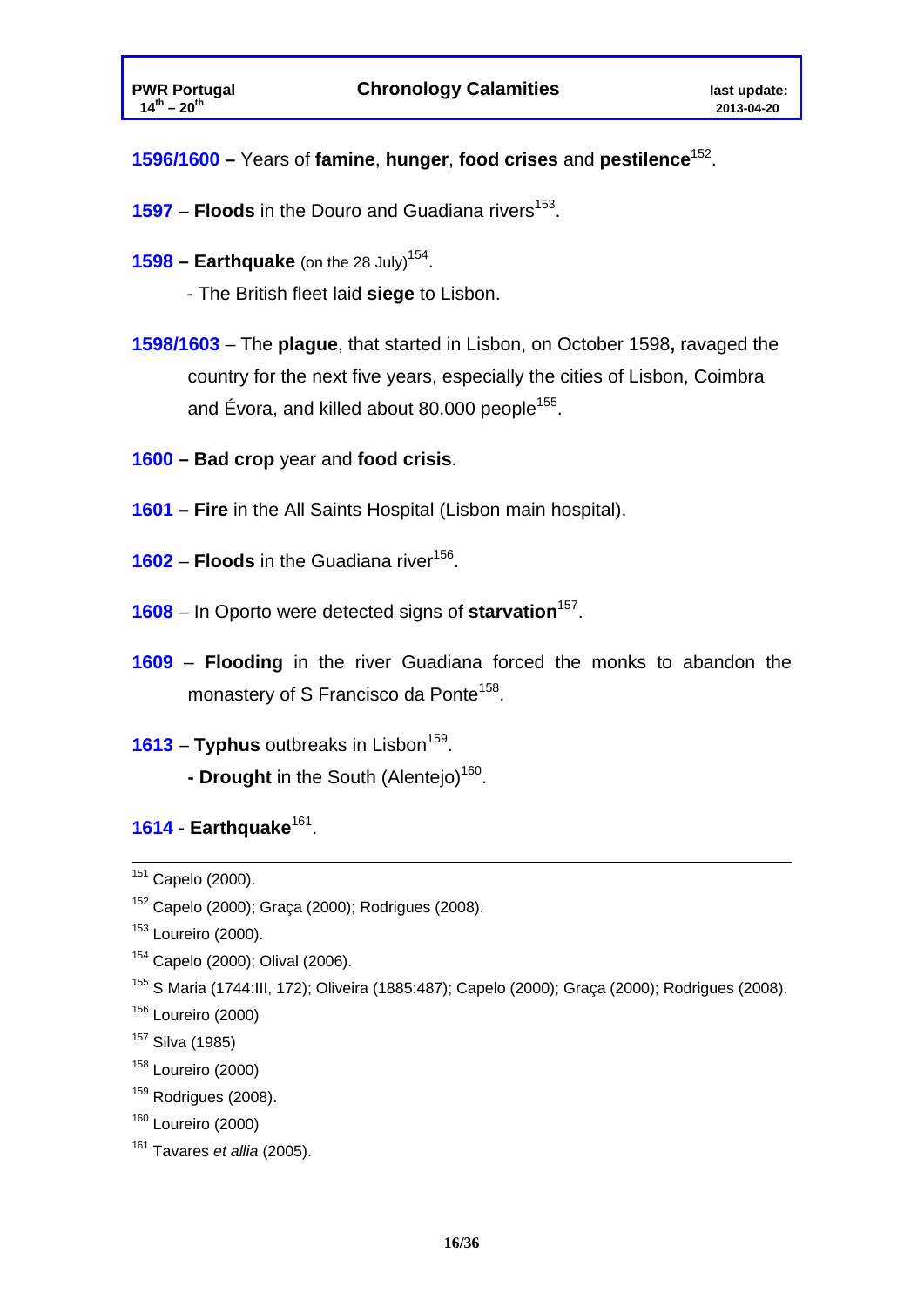- **Hunger** in Oporto<sup>162</sup>.

**1615/1616** – These were «very **dry** years all over Europe»163.

**1619/1622** - **Crisis** of major **agricultural crops**164.

- 1620 **Bad year** for **cereals** crop<sup>165</sup>.
	- **Earthquake**<sup>166</sup>.
	- **Typhus** epidemic<sup>167</sup>.
- **1621 Famine** and **rebellions** in the North of the country<sup>168</sup>**.**
- **1621/1622** The **sterility** was so great in the marshy lands of the river Tejo, that some institutional landlords, like the All Saints Hospital, release their tenants from the obligation to pay this year' rents<sup>169</sup>.

- **Food scarcity** in Lisbon.

**1622** – The Dutches **attacked** the Portuguese sea coast (Lisbon, Oporto, Aveiro, ...) and the Muslims the Algarve coast<sup>170</sup>.

- In Spring Lisbon and all kingdom suffered from **famine**. «*There was no wheat or vegetables in the town and its surroundings. Neither the speculators did business because they had nothing to sell*»171.

**1623 – Rise** of food **prices** and **famine** until the mid of the year<sup>172</sup>.

- Huge anti-Castilian *rebellion* in Lisbon<sup>173</sup>.

 $170$  Capelo (2000)

<sup>171</sup> *Cit in* Rodrigues (2008).

 $172$  Capelo (2000)

<sup>1</sup> <sup>162</sup> Silva (1985)

<sup>&</sup>lt;sup>163</sup> Taylor (1838).

<sup>164</sup> Oliveira (1989).

<sup>165</sup> Capelo (2000)

<sup>166</sup> Tavares *et allia* (2005).

<sup>167</sup> Capelo (2000); Graça (2000).

<sup>168</sup> Capelo (2000)

<sup>169 &</sup>quot;Receita do pão que veio da Lezíria", *Hospital de São José*, Livro 610 (fls. 234-239), ANTT.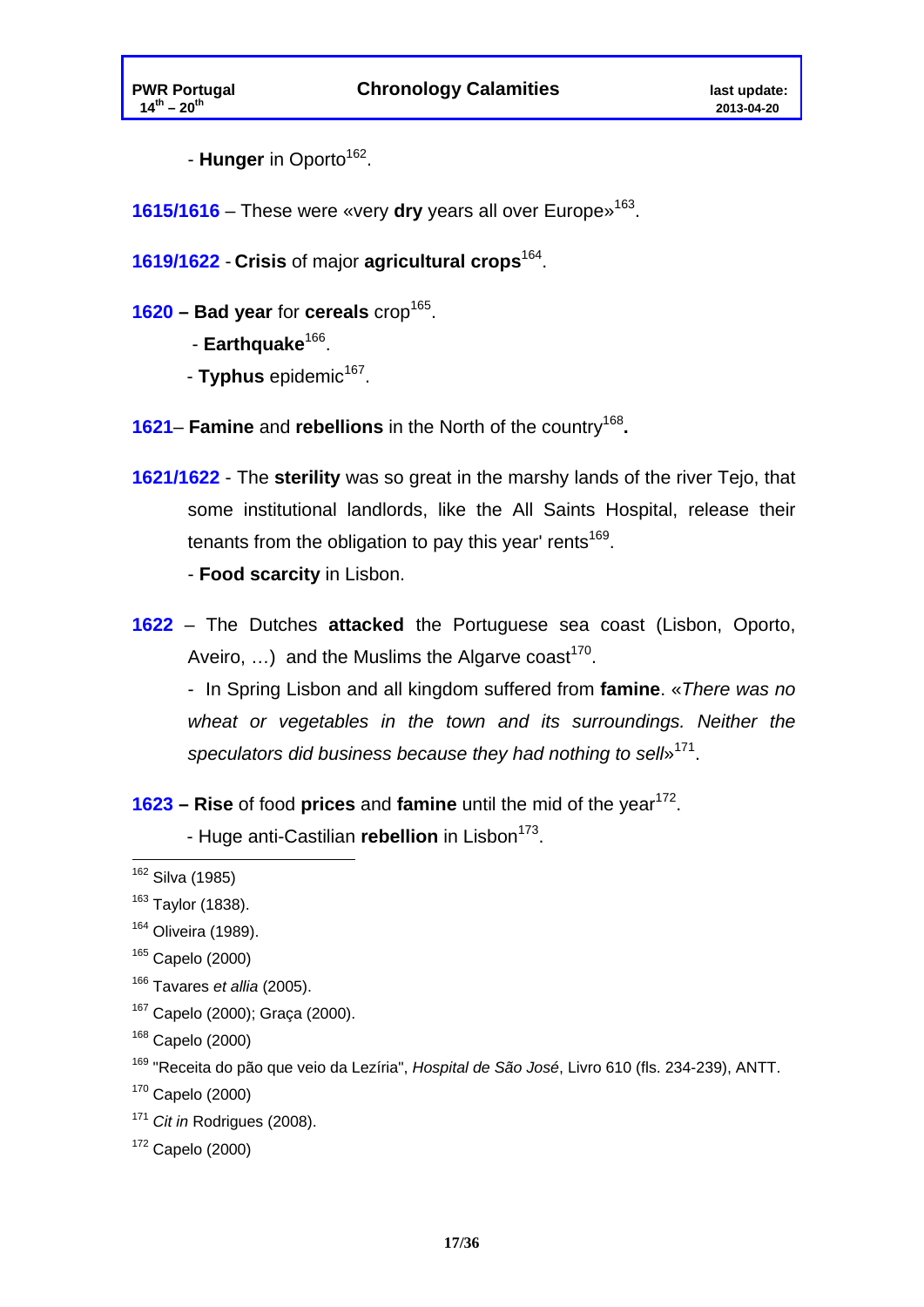- **1624/1625 Food scarcity** in Lisbon.
- $1625/1626$  Huge **flooding** in Oporto<sup>174</sup>.
- **1626** A violent outbreak of **diphtheria** affects Lisbon<sup>175</sup>.
- **1627 High prices** of grain and **hunger**176.
- **1628** Anti-Castilian **manifestations** in Lisbon and Oporto<sup>177</sup>.
	- **Food scarcity** in Lisbon.
- 1629 Fiscal rebellions in Oporto, Santarém and Alcácer do Sal<sup>178</sup>.
- **1629/1633**  Sudden **drop** of **cereal production**, mainly in the north-western provinces, caused a general **crisis** of **hunger** and **high** of **grains** prices<sup>179</sup>.

#### **1630** - **Earthquake**180.

- Severe **drought** in the province of Ribatejo (north Est Lisbon) led populations to carry out many processions begging for rain<sup>181</sup>.

- Anti-Jewish **rebellions** in several cities, namely in Lisbon, Coimbra and  $Évora<sup>182</sup>$ .

**1630/1632** - The **typhoid fever** spreads by the city of Coimbra<sup>183</sup>.

- $176$  Capelo (2000)
- 177 Costa (1789:305-306 ) Capelo (2000)
- $178$  Capelo (2000)
- $179$  Oliveira (1989). For the years 1730/1631 see also Oliveira (1888:359)
- 180 Tavares *et allia* (2005).
- $181$  Loureiro (2000).
- 182 Capelo (2000)
- $183$  Rodrigues (2008).

 $173$  Capelo (2000)

<sup>174</sup> Silva (1985); Loureiro (2000).

 $175$  Rodrigues (2008).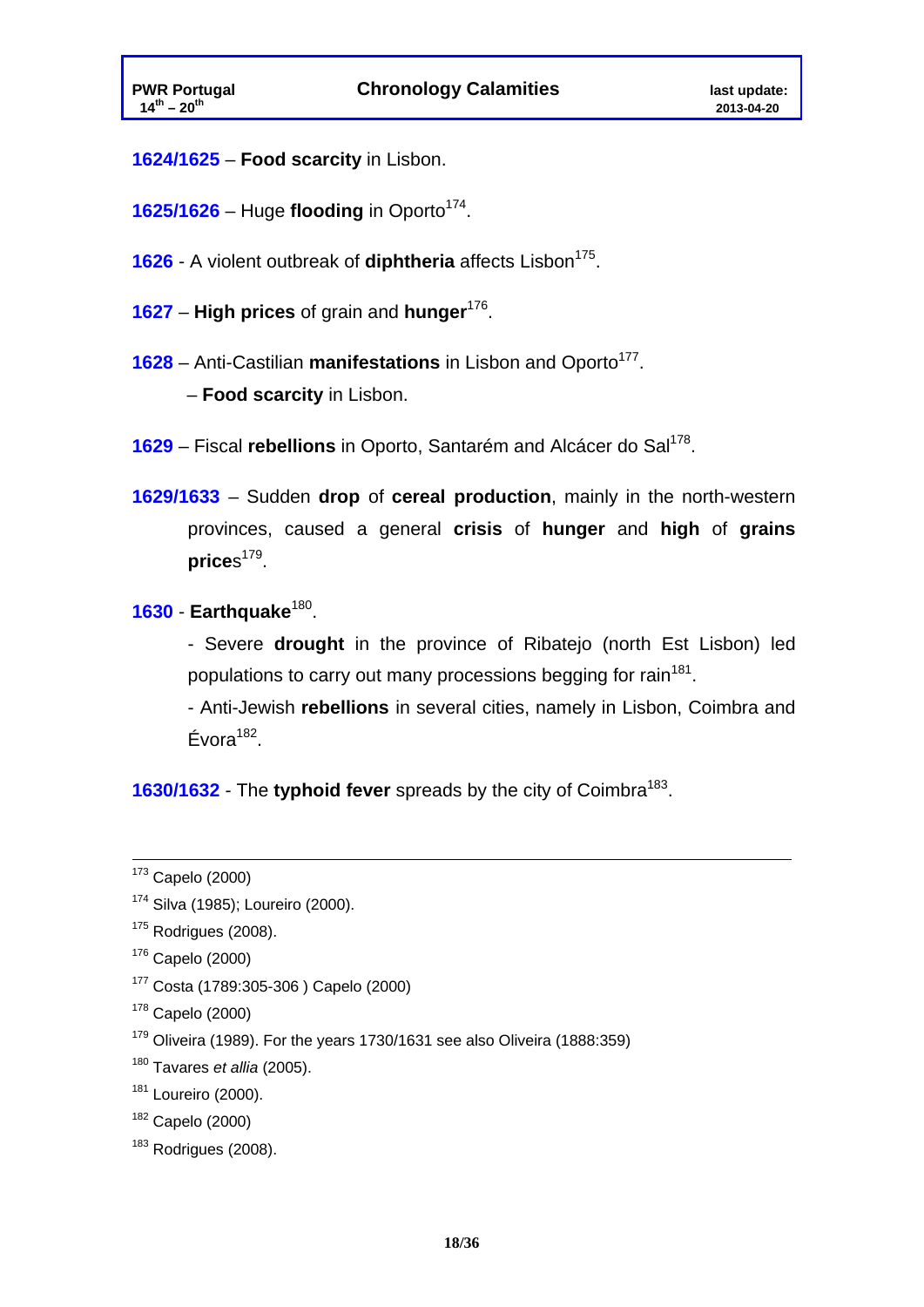- 1631 Popular rebellion in Beja<sup>184</sup>.
- **1631/1632 Food scarcity** in Lisbon.
- **1634 Bread** shortages in Alentejo and Beiras<sup>185</sup>.
	- Popular **tumults** in Oporto and Viana<sup>186</sup>.
- **1635/1637 Food scarcity** in Lisbon.
- **1635/1638**  Years of **social unrests** and **popular insurrections** in the North West provinces<sup>187</sup>.
- **1636**  Fiscal **rebellions** in the North-East of the country (Vila Real e  $Chaves)$ <sup>188</sup>.
- **1636/1637**  Outbreaks of **smallpox** and **fevers** in the Lisbon region, Alentejo and Algarve<sup>189</sup>.
- **1637** Fishermen's **riot** in Lisbon<sup>190</sup>.
- **1637/1638**  Fiscal **rebellions** in the provinces, mostly in Alentejo and Algarve, but with outbreaks in the north and northeast $191$ .
- **1638** Popular **rebellions** in Guimarães (North-West)<sup>192</sup>.
- **1639**  Popular **rebellions** in Coruche (Santarém district), Serpa and Moura  $(Alentejo)<sup>193</sup>$ .

1

191 Oliveira (1996 a:330); Capelo (2000)

<sup>&</sup>lt;sup>184</sup> Capelo (2000)

 $185$  Capelo (2000)

<sup>186</sup> Capelo (2000)

 $187$  Oliveira (1989)

<sup>188</sup> Oliveira (1973); Capelo (2000).

<sup>&</sup>lt;sup>189</sup> Rodrigues (2008).

<sup>190</sup> Capelo (2000)

<sup>192</sup> Capelo (2000)

 $193$  Capelo (2000)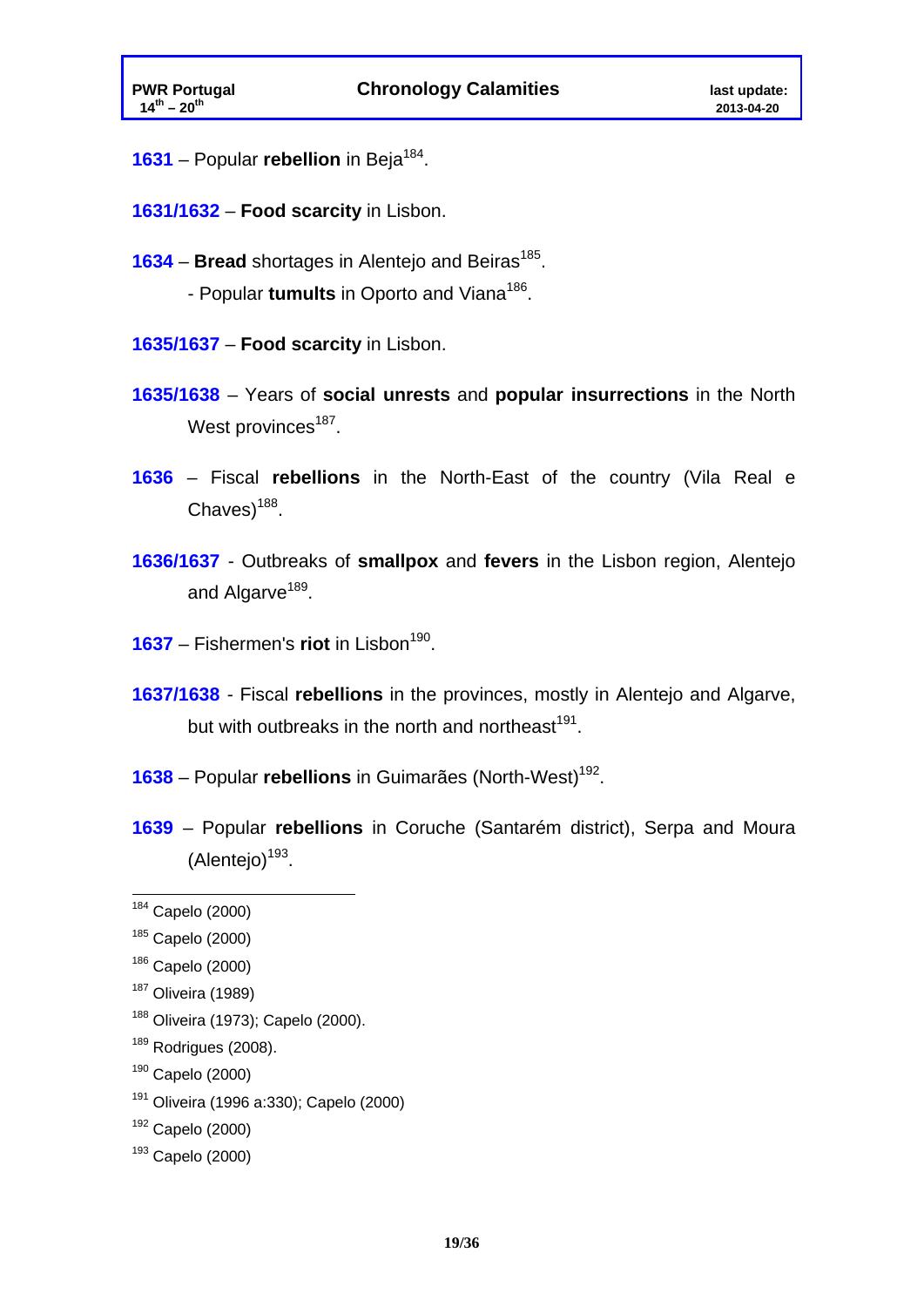**1641** – Popular **rebellions** in Braga (North-West)<sup>194</sup>.

– **Food scarcity** in Lisbon.

- **1641/1644 Crisis** of **cereal production**, mostly in the north-western provinces<sup>195</sup>.
- **1642**  The Castilians **attacked** the Algarve region and laid **siege** to Alcoutim and Castro Marim (in the context of the wars of Restoration)<sup>196</sup>.
- **1642/1647 Demographic crisis** particularly acute in the north-western provinces<sup>197</sup>.
- **1644 Battle** of Montijo and siege of Elvas (in the context of the wars of Restoration) $198$ .
- **1645/1646 Plague** in Algarve. In Tavira the epidemic killed 10% of the population<sup>199</sup>.
- **1646/1647 Food scarcity** in Lisbon.
- **1647 Cereals shortage** affects particularly the city of Lisbon<sup>200</sup>.
- **1647/1650**  The bubonic **plague** reappeared in the country and acquires «*great virulence*» in Lisbon in 1649<sup>201</sup>.

**1650/1651** – **Food scarcity** in Lisbon.

**1653 – Battle** of Arronches (in the context of the wars of Restoration)<sup>202</sup>.

1

<sup>&</sup>lt;sup>194</sup> Capelo (2000)

<sup>195</sup> Oliveira (1989).

<sup>196</sup> Capelo (2000)

<sup>197</sup> Oliveira (1989).

<sup>198</sup> Capelo (2000)

 $199$  Rodrigues (2008).

 $200$  Capelo (2000)

 $201$  Rodrigues (2008).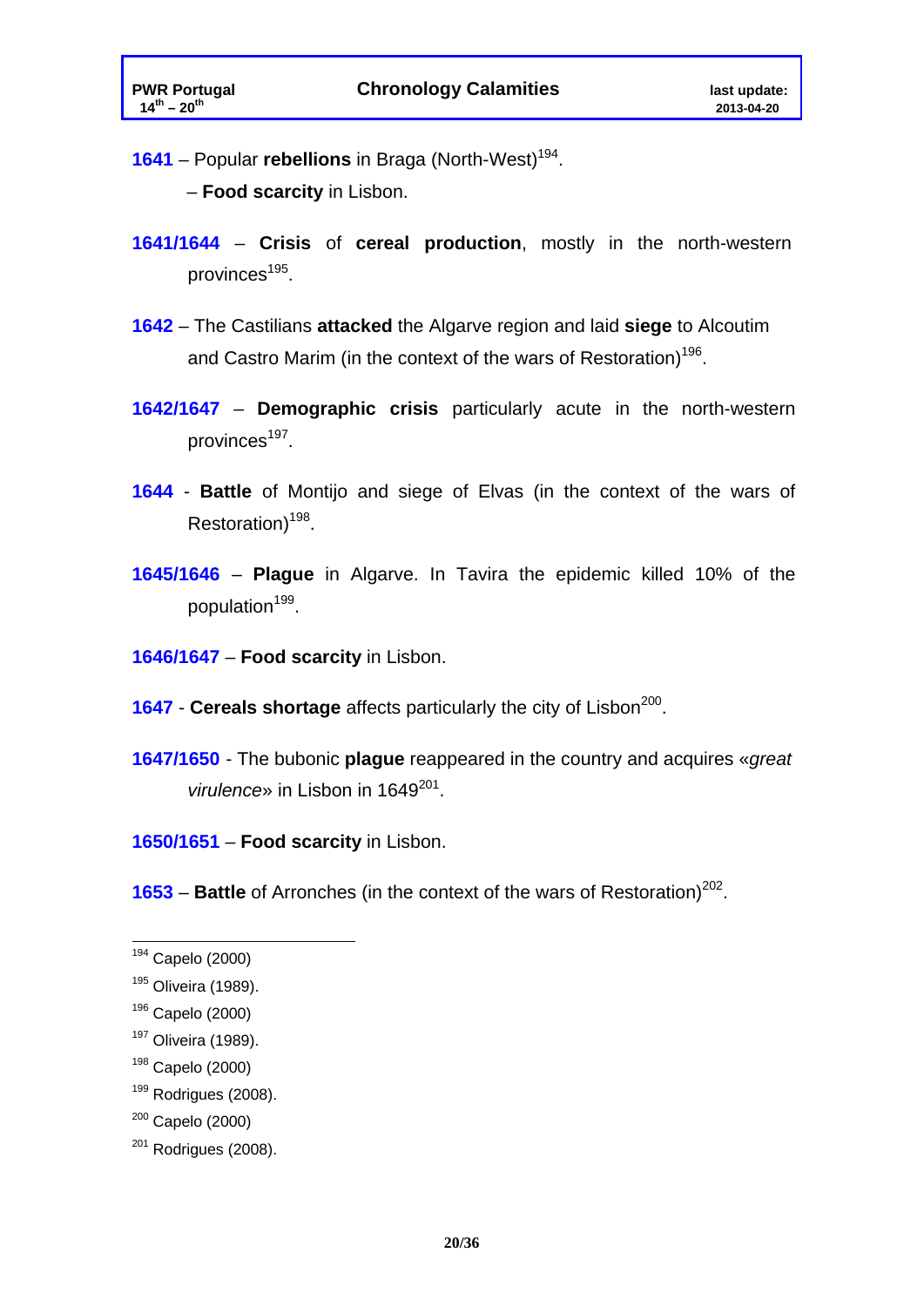- **1654** The **drought** was so severe in the province of Alentejo (South of the country), that the bed of the River Guadiana reached to dry<sup>203</sup>.
- **1655** Outbreak of **famine** throughout the kingdom<sup>204</sup>.
- **1657** Naval siege of Lisbon by the Dutch that last for 3 months<sup>205</sup>.
- **1657/1659 Epidemics** of typhus and influenza outbreaks<sup>206</sup>.
- **1659** New outbreak of **famine** throughout the kingdom<sup>207</sup>.

- **Battle** of the "Linhas de Elvas" (in the context of the wars of Restoration) $208$ .

- **1660/1661 Food scarcity** in Lisbon.
- **1661 Bad crop** year and subsequent **famine**209.
	- Fiscal **rebellions** in Oporto (May-October)<sup>210</sup>.
- **1662/1663**  New outbreaks of **typhus** and **influenza**211.
- **1663/1665 Battles** of Ameixial, Castelo Rodrigo and Montes Claros (in the context of the wars of Restoration) $^{212}$ .
- **1664/1665** Very **cold winter** in Coimbra that destroyed olive production<sup>213</sup>.

- $205$  Capelo (2000)
- $206$  Rodrigues (2008).
- $207$  Capelo (2000)
- $208$  Capelo (2000)
- $209$  Capelo (2000)
- 210 Costa (1789:307-309); Capelo (2000)
- $211$  Rodrigues (2008).
- $212$  Capelo (2000)
- 213 Daveau (1997).

 $202$  Capelo (2000)

<sup>203</sup> Loureiro (2000)

 $204$  Capelo (2000)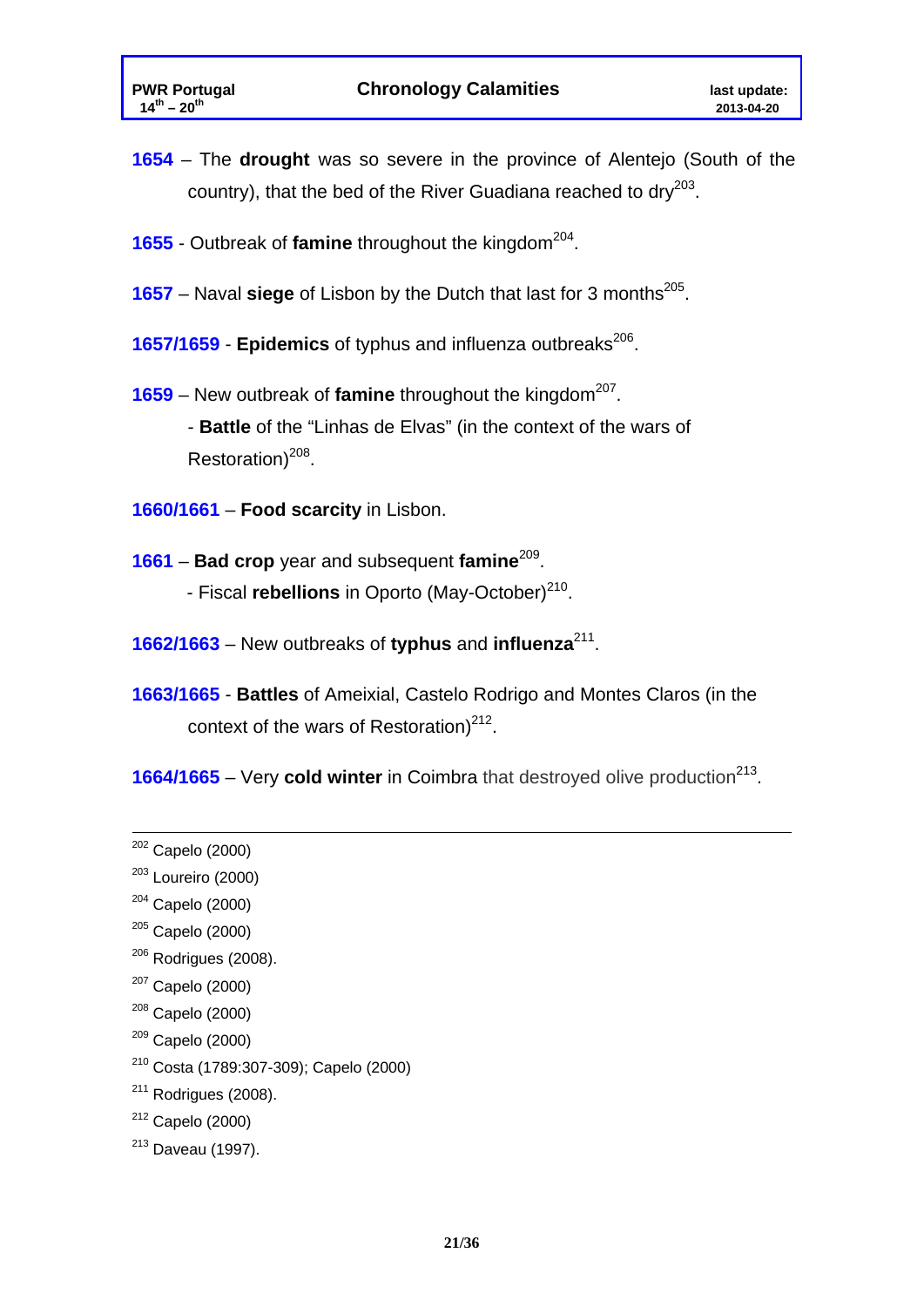- **1665 Food scarcity** in Lisbon.
- **1667/1668 Food scarcity** in Lisbon.
- **1677** Major **floods** of the Mondego river in Coimbra, forced the nuns to abandon the convents of Santa Clara and Santa Justa $2^{214}$ .
- **1680** Bubonic **plague**215.
- **1683** One of the **driest years** in the region of Elvas (North Alentejo)<sup>216</sup>.
- **1693**  One of the **coldest** and **dry** winters on people memory**<sup>217</sup>**.
- **1694/1695**  Years of **food shortage, high prices** and "intolerable" **hunger**  throughout the country $^{218}$ .

#### **1696** - **Earthquake**219.

- **1697**  The wine and olive harvests were affected by the **frosts** that fell in Jun**<sup>220</sup>**.
- **1699**  On the 27 October began a period of «*terrible earth tremors*» that hit mostly Lisbon and lasted for much of November<sup>221</sup>
- **1704/1711**  Foreign (Castilian) attacks against the country borders (Beira and Alentejo) in the frame of the **War** of the Spanish Succession<sup>222</sup>.
- **1708/1709 Bad crop** years, **high** of **food prices** and **famine**223.

1

219 Tavares *et allia* (2005).

221 S Maria (1744:III, 246).

 $214$  Loureiro (2000)

 $215$  Alves (2005).

 $216$  Loureiro (2000)

 $217$  Cabral (1948).

 $218$  Cabral (1948).

 $220$  Cabral (1948).

 $222$  Capelo (2000)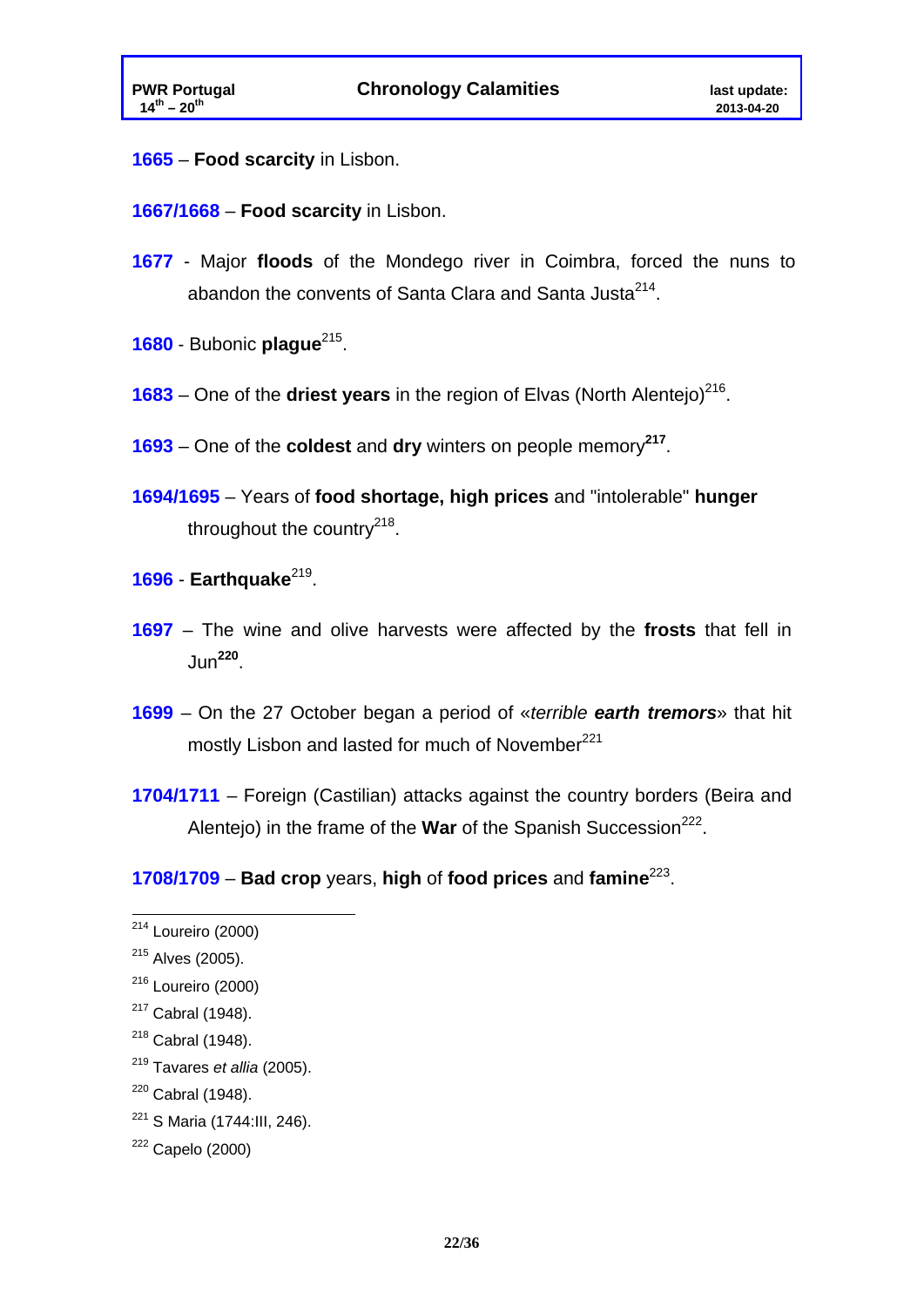- **1709**  This winter was so **cold** all over Europe that was called, «*by distinction, the cold winter*». The olive plantations from the South of France «*were almost entirely destroyed* (…) *and the citron and orange trees suffered extremely in the finest parts of Italy*»224.
- **1718**  The weather was «*extremely hot and dry all over Europe*»225.
- **1719** Strong **earthquake** in Lisbon and Algarve<sup>226</sup>.
- $1720$  Cholera **plague** in the Algarve region<sup>227</sup>.
- **1722** Strong **earthquake** in the south of the country (Algarve on the 27 December) $^{228}$ .
- **1723 Yellow fever** in Lisbon<sup>229</sup>. It is estimated that the number of deaths will have been about  $6.000^{230}$ .
- **1724**  A strong **earth tremor** was felt all over the country (Lisbon, Oporto, Santarém, Elvas, Portimão, ...) on the 12 October<sup>231</sup>. - A **hurricane** hit Lisbon on the 19 November and destroyed 62 ships<sup>232</sup>.
- **1727**  On December, 28, started the largest **flood** of the river Douro during the 18th century. The flood caused over a hundred deaths; destroyed fields,

228 S Maria (1744:III, 546); Tavares *et allia* (2005); SPES.

<sup>230</sup> Oliveira (1855:493).

 $223$  Cabral (1948).

 $224$  Taylor (1838).

 $225$  Taylor (1838).

 $226$  Capelo (2000)

 $227$  Capelo (2000)

<sup>229</sup> Graça (2000); Alves (2005); Estrela (2006).

<sup>231</sup> S Maria (1744:III, 162); SPES ; Capelo (2000).

<sup>232</sup> S Maria (1744:III, 360-361); Capelo (2000).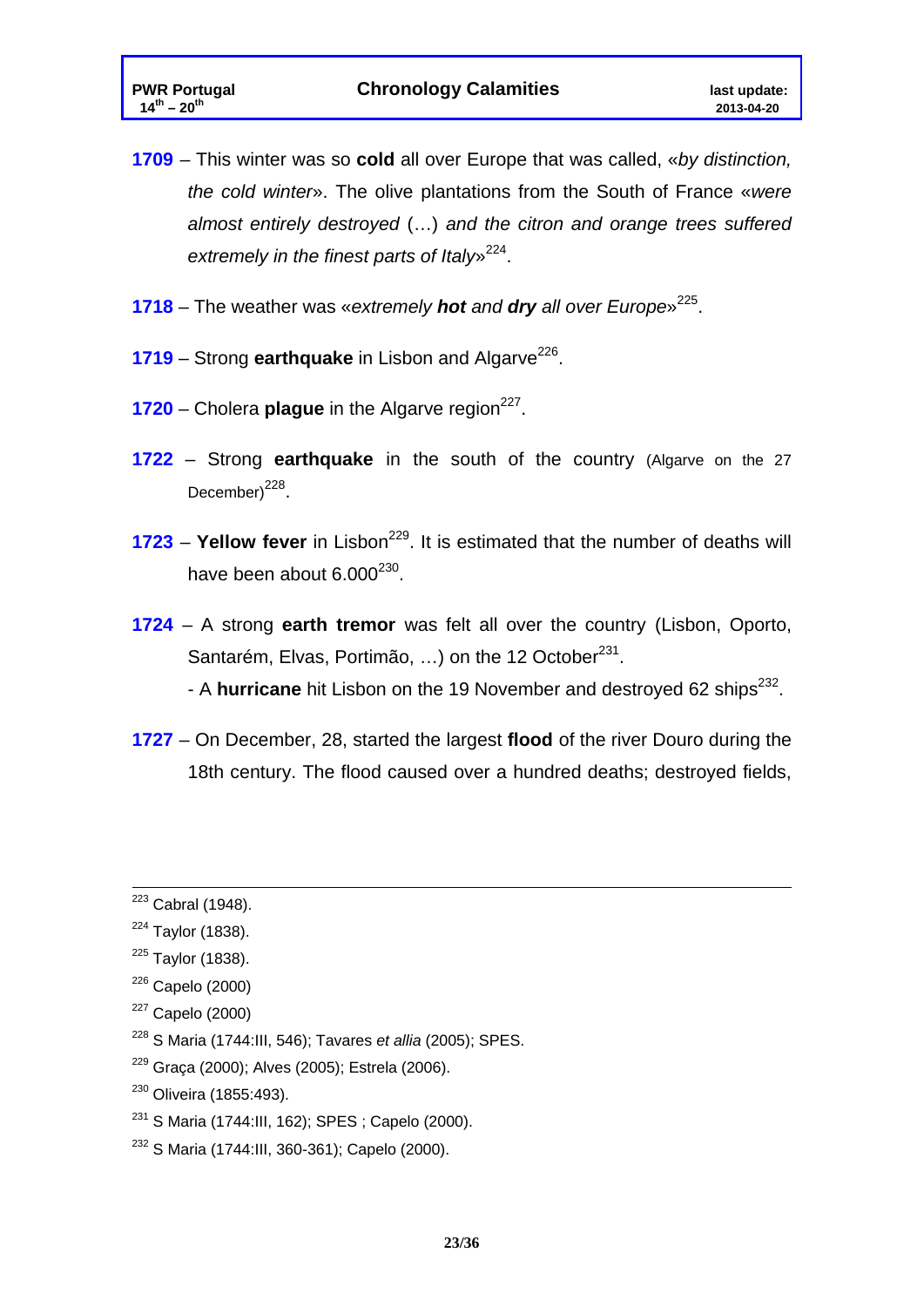houses, wine and olive-oil warehouses and boats at the river mouth. The damages were valued at more than 150.000 cruzados $^{233}$ .

- **1729** Another big **flood** in Douro river<sup>234</sup>.
- **1731** Big **floods** on the Tagus River<sup>235</sup>.
- **1732 Earthquake** in Loulé (Algarve)<sup>236</sup>.
- **1734**  Strong **earth tremors** in the Algarve region, above all in Portimão and  $\text{Faro}^{237}$ .

- A big **fire** in one of the main streets of Lisbon (Rua Nova do Almada) dislodged 59 families $^{238}$ .

- Major **flooding** in Douro river.

- **1738 Earth tremor** in Portimão (Algarve)<sup>239</sup>.
	- - **Hurricane** in Figueiró dos Vinhos (Leiria district, in Jun).
- **1739** Several **earth tremors** were felt in Portimão (Algarve, in October).

- Major **flooding**, caused by great waterspouts, was recorded in the basins of the river Tagus, Mondego and Douro (in December)<sup>240</sup>.

**1740** – Great **flood** in Tagus river (January).

- Another very **cold** year all over Europe. In Spain and Portugal the snow «*lay eight or ten feet deep*»241.

<sup>1</sup> <sup>233</sup> S Maria (1744:III, 551); Costa (1789; 300); Loureiro (2000); Arquivo de eventos históricos (meteopt.com).

<sup>&</sup>lt;sup>234</sup> Costa (1789: 300).

<sup>&</sup>lt;sup>235</sup> Capelo (2000).

 $236$  Capelo (2000).

 $237$  Capelo (2000).

<sup>&</sup>lt;sup>238</sup> Capelo (2000).

 $239$  Capelo (2000).

<sup>240</sup> Costa (1789:300); Loureiro (2000); Taborda (2006); Arquivo de eventos históricos (meteopt.com).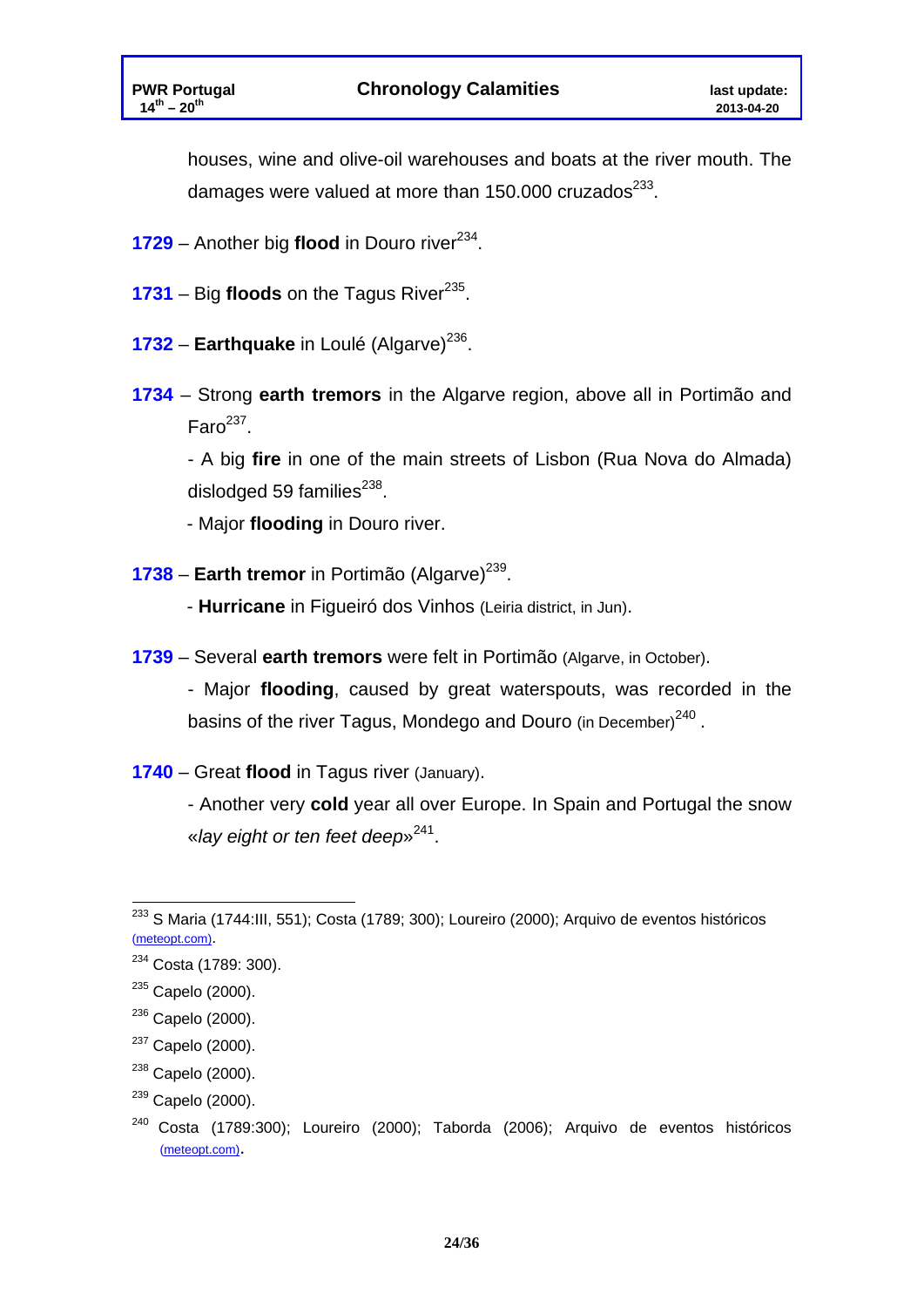- **1741 Fire** in S Francisco Monastery (Lisbon).
- **1744** One more **cold** winter in Europe. In Évora (South Portugal) the winter was so cold, that «*people could not creep out of their house for heaps of snow*»"242.
- **1745/1749 Very cold** winters all over Europe<sup>243</sup>.
- **1748 Earthquake**244.
- **1749**  Heavy rains cause **floodings** in the province of Minho (January).
- **1751**  Huge **floods** in Beja (January).
	- **Earthquake** in Moncorvo (on the 19 December)<sup>245</sup>.
- **1754** Big **fire** in the neighborhood of Ribeira Grande in Lisbon (October).
- **1755**  A **fire** completely destroys the Prince Street, in Lisbon (February).

- A catastrophic **earthquake** followed by a **tsunami** and a huge **fire** destroyed completely Lisbon (on the  $1<sup>st</sup>$  November) and had big impact in other places (Algarve, for instance). Several aftershocks were felt in the next days and weeks (namely on the 8, 11 and 21 November). The number of deaths may have reached  $40,000$  people<sup>246</sup>.

**1757** – **Rebellion**, in Oporto, against the tavern' privileges conceded to the Company of Alto Douro's vineyards (February) $247$ .

<sup>&</sup>lt;sup>241</sup> Taylor (1838).

<sup>&</sup>lt;sup>242</sup> Taylor (1838).

 $243$  Taylor (1838).

<sup>244</sup> Tavares *et allia* (2005); SPES.

<sup>&</sup>lt;sup>245</sup> SPES.

 $246$  SPES. Amongst the extensive literature on this earthquake we highlight Araújo (2005) and Rolo (2008).

<sup>247</sup> Costa (1789;309-312).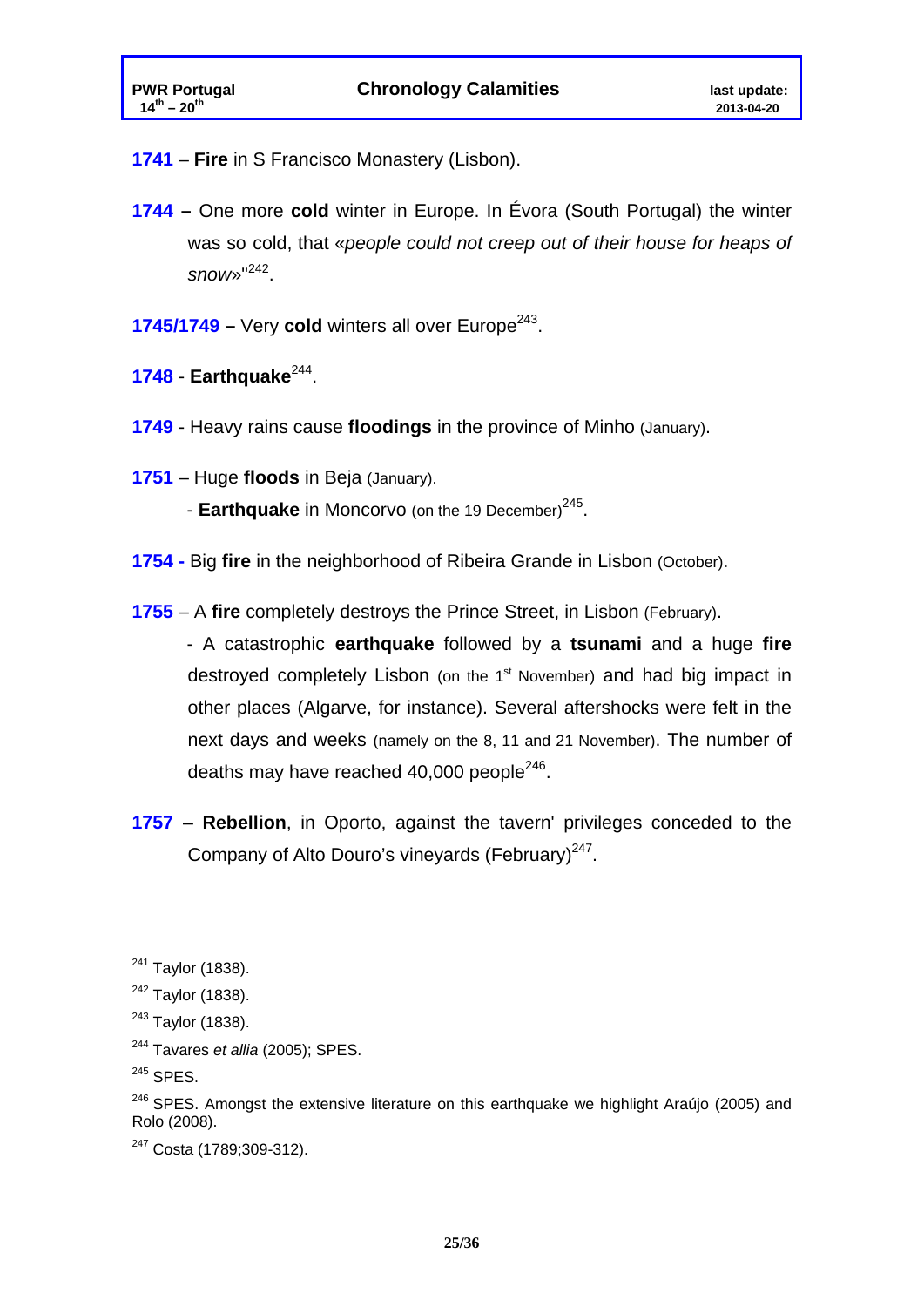- **1758 Flooding** in the in the basins of the rivers Douro, Vouga and Guadiana $^{248}$ .
- **1759/1764 Cereal crisis** in Southern Europe<sup>249</sup>.
- **1761/1763**  Spanish–Portuguese **War**, also known as Fantastic War, in the context of the Seven Years' War.
- **1762**  The Spanish troops **invaded** Portugal by the northern and north eastern provinces (Trás-os-Montes, in May, and Beiras, in August), occupied the towns of Miranda, Bragança, Chaves and Almeida and left the country by the end of the year, after the signature of an armistice between the Anglo-Portuguese and Franco-Spanish armies.
- **1763**  The year was too **rainy** in the north (Braga and Guimarães) affecting the crops and causing many illnesses and deaths<sup>250</sup>.
- **1765 Earth tremor** in Lisbon (on the 1<sup>st</sup> January and the 13 September).
- **1766/1768** The winters were, once more, very **cold** all over Europe<sup>251</sup>.
- **1767/1770 Crisis** in Northern provinces characterized by **bad crops**, food shortages, dizzying **rise** of **prices** and **epidemic** outbreaks<sup>252</sup>.
- **1774** Big **flood** in Douro river<sup>253</sup>.
- $1779$  Drought year<sup>254</sup>.

<u>.</u>

253 Costa (1789: 300).

<sup>&</sup>lt;sup>248</sup> Costa (1789:300); Loureiro (2000).

 $249$  Rodrigues (2008).

 $250$  Oliveira (1996 b).

 $251$  Taylor (1838).

 $252$  Oliveira (1996 b).

 $254$  Capelo (2000).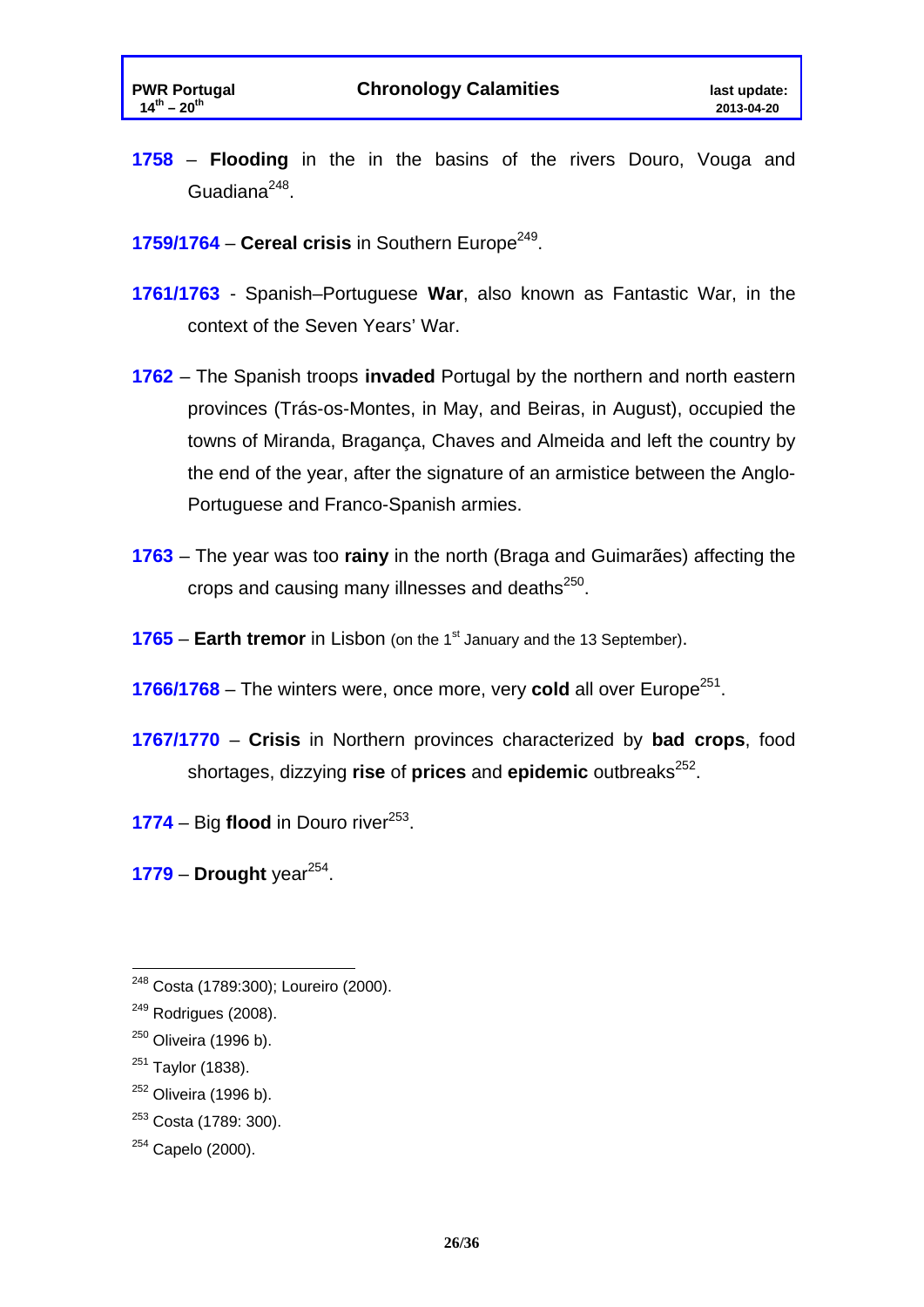- **1784**  A **hurricane** caused serious damages in Santarém and the Ribatejo region $^{255}$ .
- **1788 Flooding** in the rivers Douro and Mondego<sup>256</sup>. In this one the water crossed the Coimbra bridge and the boats entered the church of Sta  $Cruz^{257}$ .
- **1789/1793 Crop crisis** (high prices of grains) in the Northern provinces related with **climatic changes**<sup>258</sup>.
- **1790** The weather was too rough during this year's winter<sup>259</sup>.
- $1793$  **Drought** year in Algarve<sup>260</sup>.
- **1796** Strong **earth tremor** in Lisbon<sup>261</sup>.
	- Very **cold** winter, in particular in Lisbon<sup>262</sup>.
- **1798/1799**  The **harsh** winter of 1798/1799 (very rainy and cold) emphasized the **crisis** of **food** shortage and **climb** of **prices** that already lasted for several years, especially in the North<sup>263</sup>.
- **1800**  The **rain** that fell almost continuously during winter and spring **ruined** the wheat and barley **harvests**264.

1

264 Silva (1815); Silva (1993),

<sup>&</sup>lt;sup>255</sup> Capelo (2000).

<sup>256</sup> Costa (1789:300-304).

<sup>&</sup>lt;sup>257</sup> Loureiro (2000).

 $258$  Oliveira (1997b).

 $259$  Oliveira (1997b).

<sup>&</sup>lt;sup>260</sup> Cartas de Francisco Gomes de Avelar, Bispo do Algarve, para o P. Bonifácio Ferreira em 12.2 e 14.5.1793. Biblioteca da Ajuda.

 $261$  Capelo (2000).

 $262$  Capelo (2000).

 $263$  Oliveira (1996 b).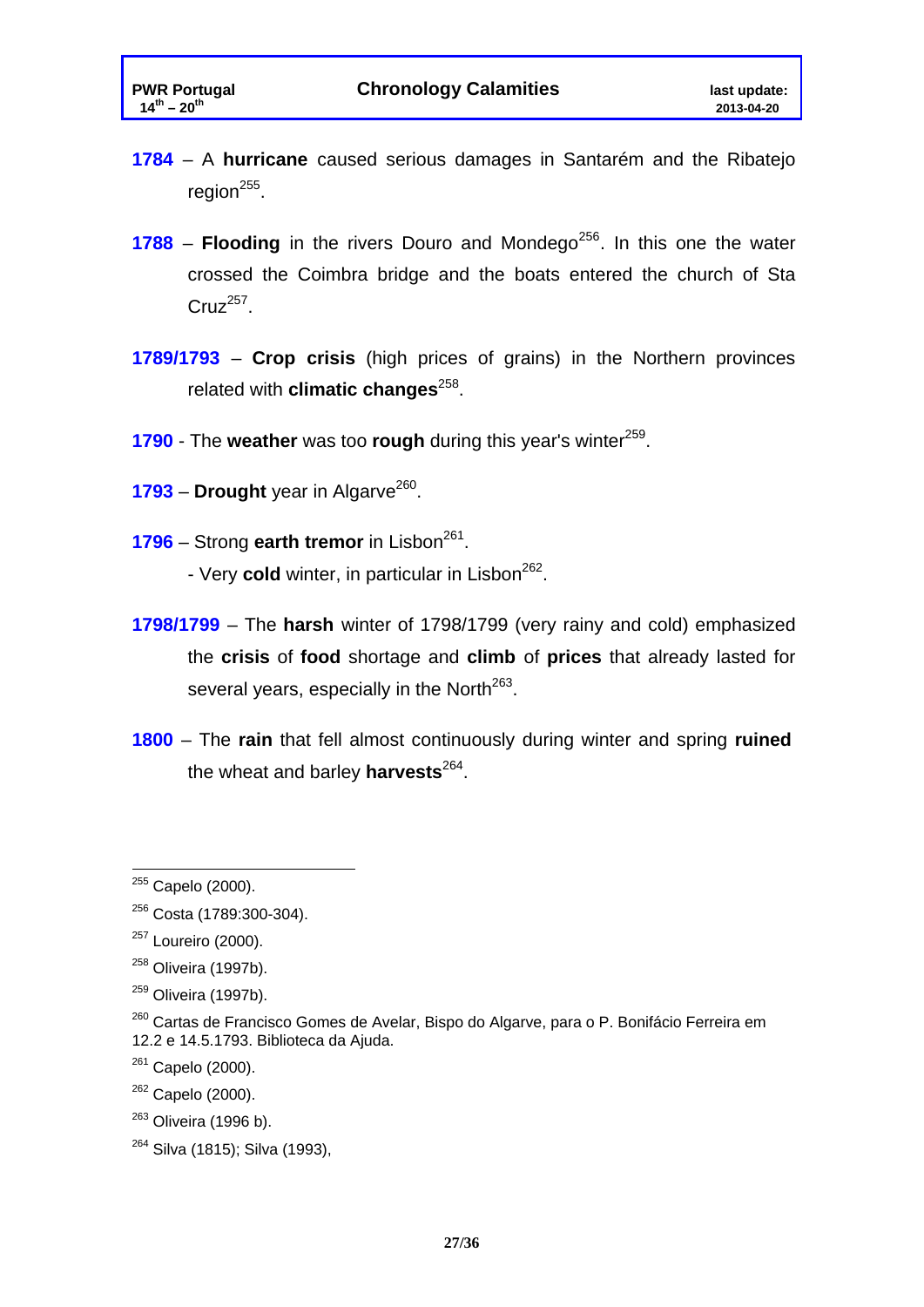- **1807/1808**  First **French Invasion** (November 1807/September 1818). The French army, under Junot's command, invaded the country by its eastern borders (Segura and Elvas), occupied the major cities, but was compelled to leave the country after being defeated by the Anglo-Portuguese troops at the Roliça and Vimieiro battles (17 and 21 August 1807).
- **1808 Insurrections** against the French in numerous localities (Lisbon, Oporto, Coimbra, Évora, Faro, Bragança, Olhão, …)
- **1809**  Second **French Invasion** (February/May 1809). Soult invaded Portugal by its northern border (Vila Nova da Cerveira and Chaves), but was forced to leave the country a few months later owing to the stout resistance he encountered.

- In March the city of Oporto was **attacked** and **plundered** by Soult's army, and thousands of its inhabitants (about 4.000) died while fleeing the city by the bark's bridge (29 March).

- **1810**  The city of Coimbra is **occupied** and **plundered** by Massena's army (between 1 and 7 October).
- **1810/1811**  Third **French Invasion** (July 1810-April 1811). Once more the French army, this time leaded by Massena, invaded Portugal by its north-eastern border (Almeida), was defeated by the Anglo-Portuguese troops (at Buçaco, Pombal, Redinha and Sabugal battles) and must leave the country definitively.
- **1811**  Outbreak of **typhus** in Lisbon, with origin in the army. This disease made many victims in Lisbon, whose population had increasing considerably «*by continuing emigration of provinces in consequence of the war*»"<sup>265</sup>

<sup>1</sup> <sup>265</sup> Oliveira (1885:495).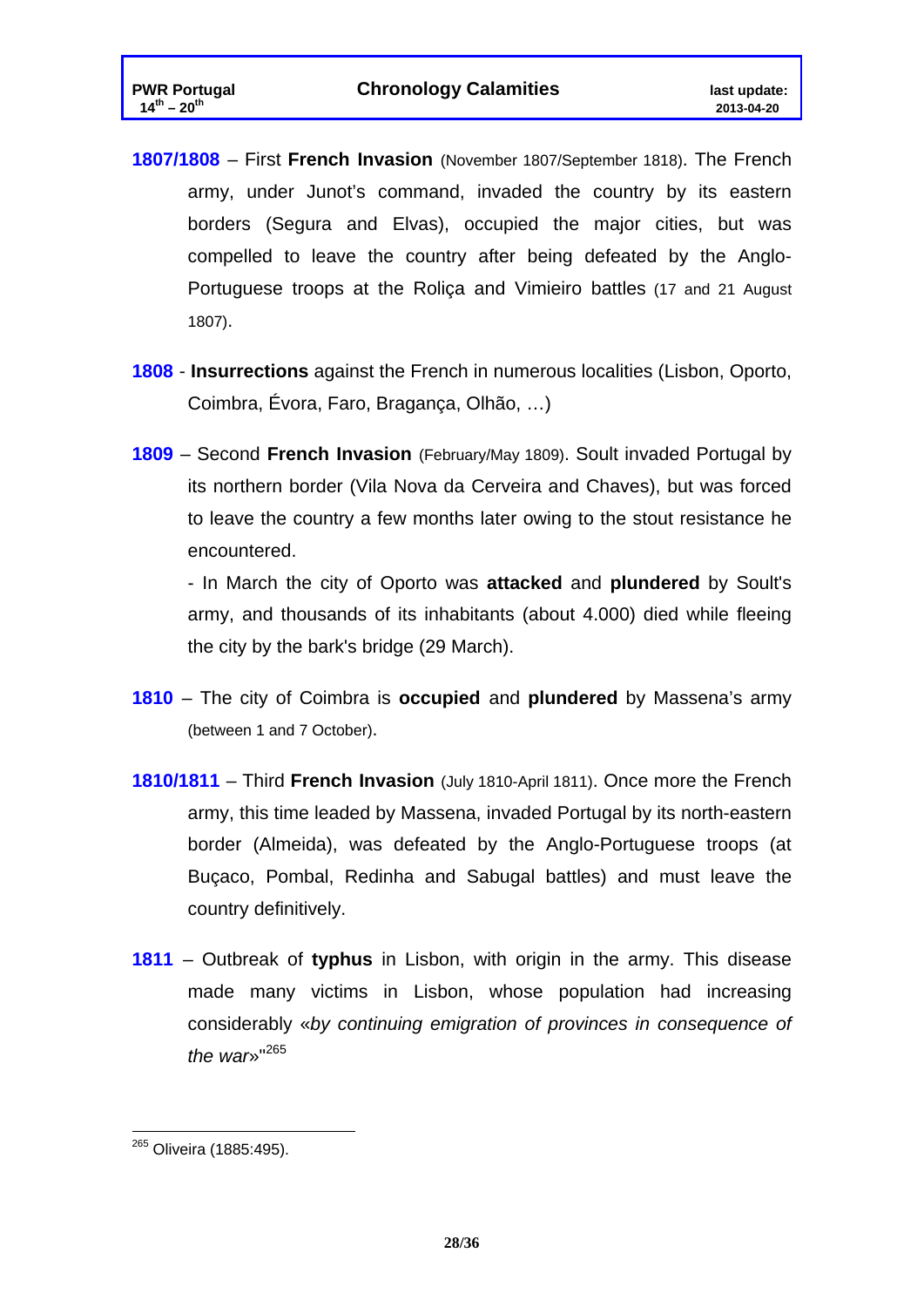**1816/1817** – Extremely **cold** and **dry** years. 1816 is known as the year without summer and 1817 was considered to be «*the scarcest known in the kingdom;*(once) *the happier* (farmers) *will just reap the seed*»266.

- **1820**  Start of the **Liberal Revolution** in Oporto (on the 24 August).
- **1821**  Another *very rainy* **year**, with **floods** and **crops destroyed**267.
- **1823 Flood** in the rivers Douro and Guadiana<sup>268</sup>.
- **1828/1834 Civil war** opposing liberals to royalists (partisans of the ancient regime).

**1829/1830 – Freezing** years<sup>269</sup>.

- **1832/1833**  Oporto's **siege** (July 1832/August 1833) by the royalists in the frame of the liberal struggle. Beyond the bullets, the Oporto's population was decimated by the **cholera**, the **typhus** and the **famine**.
- **1833 Cholera** *morbus* outbreak kills more than 40 thousand people270.
- **1836**  The year begins under this sign: **riots**, **tumults** and **wanton**271.
	- On July 14 there was a «dreadful **fire**» in Lx that destroyed the former palace of the Estaos (north of Rossio) that had been rebuilt after the 1755 earthquake<sup>272</sup>.
- **1839**  The weather was too **cold and wet** in the North (Minho and Trás-os-Montes provinces), loosing this year's crops $273$ .

<sup>1</sup> <sup>266</sup> Franzini (1817); Oliveira (2008); Miranda (2010).

<sup>&</sup>lt;sup>267</sup> Oliveira (2008).

<sup>&</sup>lt;sup>268</sup> Garcia (1996).

 $269$  Oliveira (2008)

 $270$  And about 13.5 thousand just in Lisbon between April and October. Oliveira (1885:497). See also Graça (2000).

 $271$  Aldemira (1937).

 $272$  Aldemira (1937).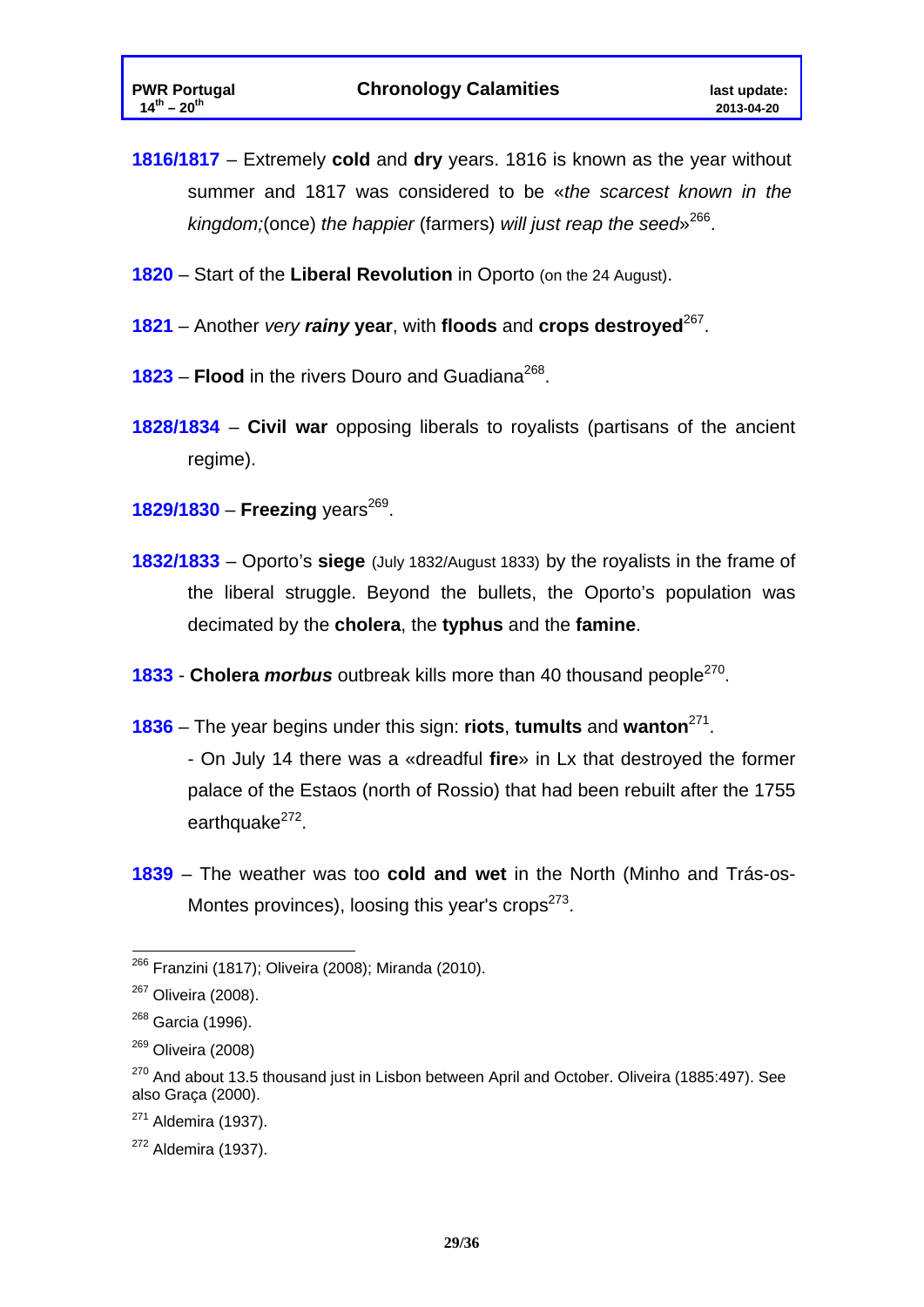- **1845/1846 Bad crop years** all over Europe.
- **1847/1849 Typhoid** and **yellow fever epidemics**274.
- **1850/1851 Yellow fever** outbreaks in Oporto<sup>275</sup>.
- **1852/1854**  Successive **floods** in the Mondego river destroyed the crops of the adiacent fields $^{276}$ .
- **1854** Excessively **dry** year<sup>277</sup>.

- **Cholera** outbreaks in the South of the country (Alentejo and Algarve provinces) 278.

 $1855$  – Extremely rainy year<sup>279</sup>.

- Huge **floods** in the Tagus and Mondego rivers<sup>280</sup>.

- **1855/1857** Spread of **Cholera Morbus** and **yellow fever** throughout the country, but more intensely in Lisbon where it infected more than 10% of the population (16.000 to 18.000 people)<sup>281</sup>.
- **1856 Earthquake** in the south of the country (Algarve) that caused major damages in the Sotavento (on the 12 January)<sup>282</sup>.

- Due to the fact that it **rain** continuously from January till Jun, this was the **worse crop** year of the  $19<sup>th</sup>$  century<sup>283</sup>.

- <sup>277</sup> Monteiro (2001).
- <sup>278</sup> Melo (2010).
- 279 Monteiro (2001); Melo (2010).

282 SPES.

 $273$  Oliveira (2008)

<sup>274</sup> Oliveira (1885:503); Graça (2000).

 $275$  Alves (2005).

<sup>276</sup> Melo (2010).

<sup>280</sup> Melo (2010).

 $281$  Estrela (2006). Between October 1855 and November 1856 those diseases killed around 3,5 thousand people and in 1857 5,6 thousand. Oliveira (1885:500 and 502). See also Graça (2000); Melo (2010).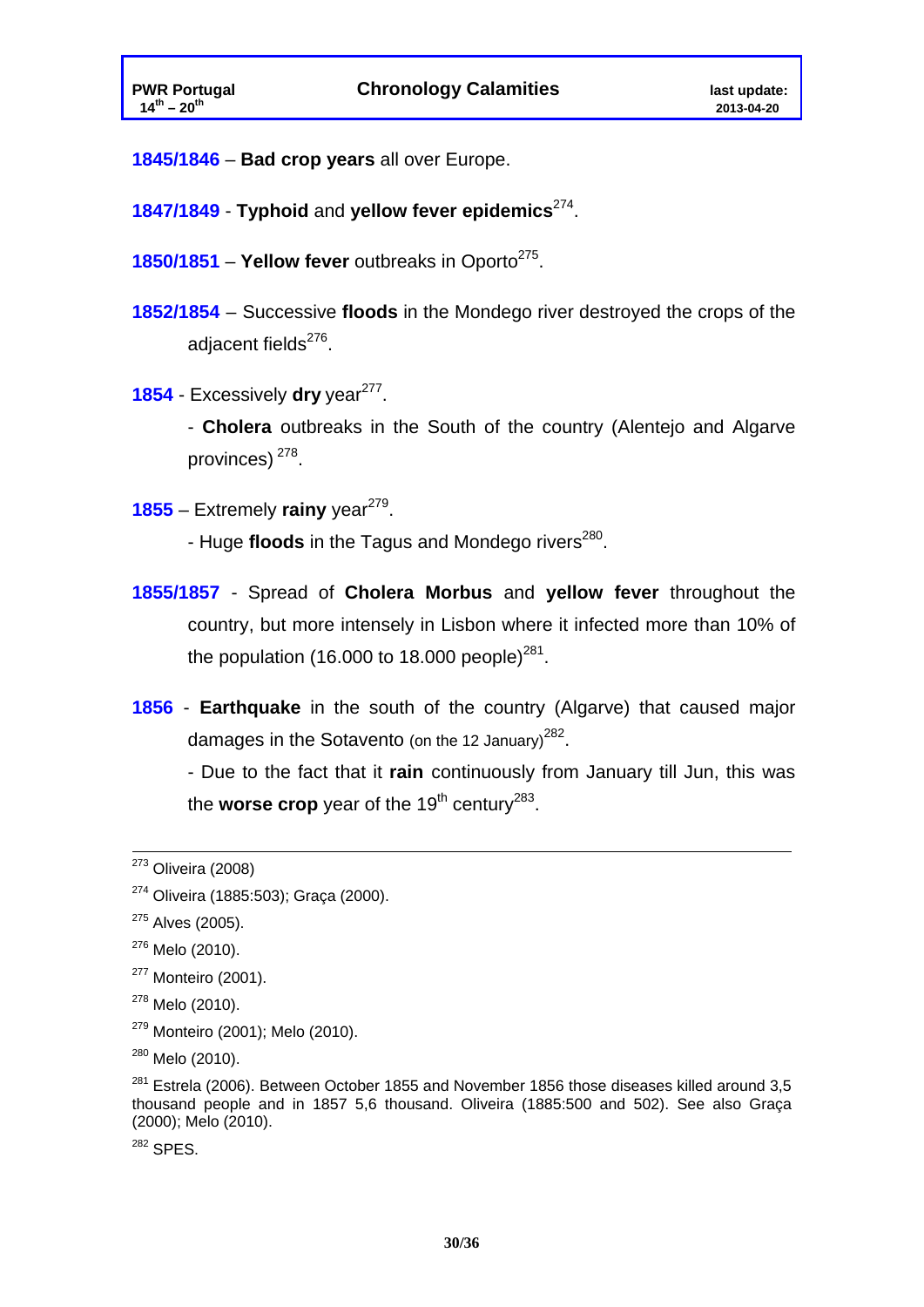**1856/1857** – **Epidemic** outbreaks spread all over the country284.

- The **oidium** crisis reaches its peak.

- **1856/1858** The **yellow fever** is spreading in Lisbon infecting more than 10% of the population (16.000 to 18.000 people) and killing about  $5.000^{285}$ .
- **1858 Earthquake** in Moncorvo (on the 19 March) and in Setúbal (on the 11 November)<sup>286</sup>.
- **1860 Economic crisis**.
	- Big **flooding** in the rivers Douro and Mondego<sup>287</sup>.
- **1862/1863 Drought years<sup>288</sup>.**
- **1872 Large floods** in the Tagus and Mondego rivers<sup>289</sup>.
- **1874/1875 –** Extremely **dry** years<sup>290</sup>.
- **1876 -** Very wet year<sup>291</sup>.
	- - **Floods** in the rivers Douro, Tagus and Guadiana, where this was regarded as one of its biggest floods (December)<sup>292</sup>.
- **1879 Yellow fever** outbreaks in Lisbon<sup>293</sup>.

**1881/1885** - The **phyloxera** crisis reaches its climax in the Douro's valley.

- <sup>286</sup> SPES.
- 287 Aires *et al* (2000), Loureiro (2000).
- 288 Monteiro (2001); Melo (2010).
- 289 Loureiro (2000); Melo (2010).
- 290 Loureiro (2000); Monteiro (2001).
- $291$  Monteiro (2001).
- $292$  Garcia (1996); Loureiro (2000); Arquivo de eventos históricos (meteopt.com).
- $293$  Alves (2005).

<sup>&</sup>lt;sup>283</sup> The fall in production was huge and reached all cultures. Cf., Lains & Silveira (1998); Melo (2010).

 $284$  Melo (2010).

 $285$  Estrela (2006).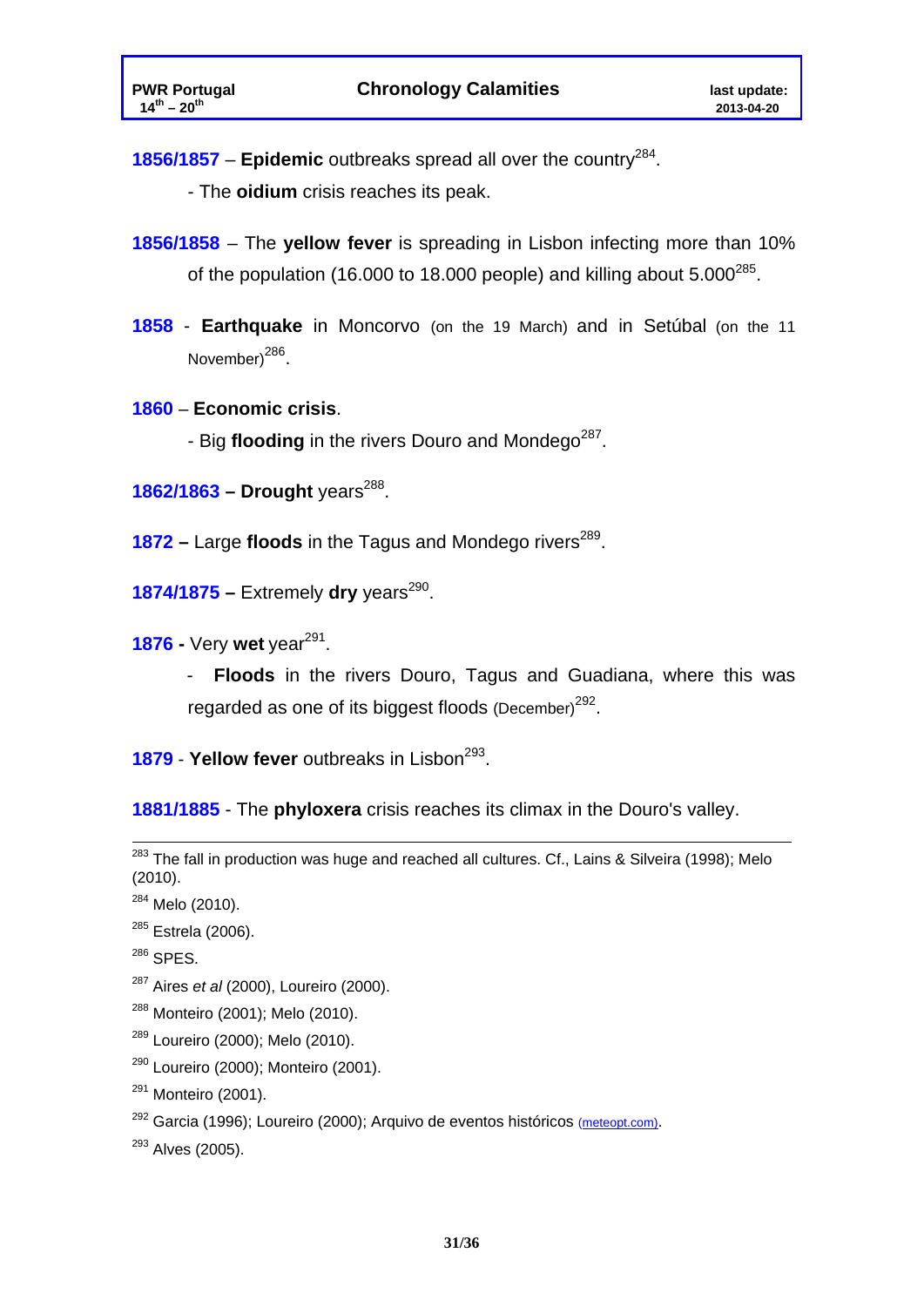- **1885**  Large **flooding** in the Ribatejo region, exacerbated by the destruction of dykes for the protection in the Tagus valley<sup>294</sup>
- **1890** –**Earthquake** in the Oeste subregion of Batalha-Alcobaça (on the 21 February) $^{295}$ .
- **1891 – Economic** and **financial crisis**.
- 1895 Extremely rainy year<sup>296</sup>.
- **1898**  Year of great **drought** and **poor harvests**, which forced to import large quantities of cereals<sup>297</sup>.
- **1899 Earthquake** in Lisbon and surroundings (on the 13 August)<sup>298</sup>. - **Bubonic plague** in Oporto<sup>299</sup>.
- **1901 Cold** winter. The river Tagus *is «full of drift*» and the provinces «*have been swept by a snow storm*<sup>300</sup>.
- **1907 Flood** in the river Guadiana (November)<sup>301</sup>.
- **1909 Earthquake** in Lisbon and surroundings that completely destroyed the village of Benavente (on the 23 April)<sup>302</sup>.

- Violent storms and major **floods** throughout the country. In the river Douro this was one of its biggest floods (between 17 and 25 December)<sup>303</sup>.

<sup>&</sup>lt;u>.</u> <sup>294</sup> Loureiro (2000).

 $295$  SPES.

<sup>296</sup> Monteiro (2001).

<sup>&</sup>lt;sup>297</sup> Loureiro (2000).

<sup>298</sup> SPES.

<sup>&</sup>lt;sup>299</sup> Alves (2005).

<sup>&</sup>lt;sup>300</sup> Arquivo de eventos históricos (meteopt.com).

 $301$  Garcia (1996).

<sup>302</sup> SPES.

<sup>303</sup> Loureiro (2000); Arquivo de eventos históricos (meteopt.com).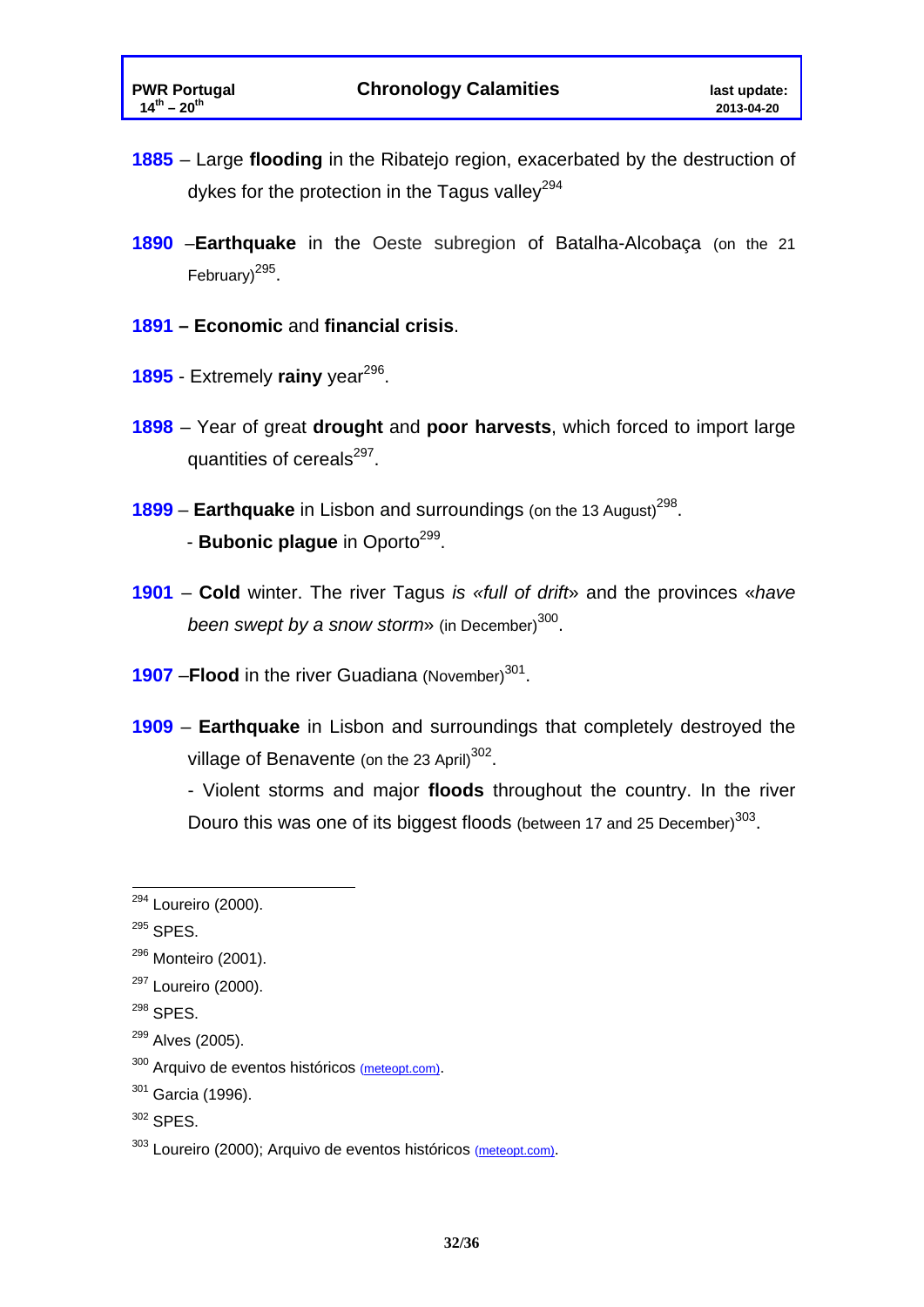## **Bibliography Chronologies**

- Abreu, Laurinda (2004), "A cidade em tempos de peste: medidas de protecção e combate às epidemias, em Évora, entre 1769 e 1637", *VII Congreso de la ADEH*, Granada (available at: http://www.ugr.es/~adeh/comunicaciones/Abreu\_L.pdf.).
- Aires, Cristina, e tal (2000), "Inundações no rio Douro: dados históricos e hidrológicos", *I Jornadas do Quaternário da APEQ*, Porto, FUP
- Aldemira, Luís Varela (1937), Um ano *trágico. Lisboa em 1836*, Lisboa, Instituto de Alta Cultura.
- Alves, Jorge Fernandes (2005), "Emigração e sanitarismo Porto e Brasil no século XIX", *Ler História*, nº 48 (pp. 141-156).
- Araújo, Ana Cristina et allia (2007) (org), *Terramoto de 1755. Impactos Históricos*, Lisboa, Livros Horizonte.

Arquivo de eventos históricos (meteopt.com).

- Barroca, Mário Jorge (2003), "A Peste Negra na Epigrafia Medieval Portuguesa", in Fonseca, Luís Adão da et allia, *Os Reinos Ibéricos na Idade Média. Livro de Homenagem ao Professor Doutor Humberto Carlos Baquero Moreno*, vol III, Livraria Civilização Editora, Barcelos (pp. 1159-1166).
- Buescu, Ana Isabel (2005), *D João III 1502-1557*, Col Reis de Portugal, Círculo de Leitores, Rio de Mouro.
- Cabral, António Machado de Faria de Pina (1948), "Memórias Históricas de Lisboa 1680 a 1716", *Lisboa e o seu termo. Estudos e Documentos*, Lisboa, vol II (pp. 9-98).
- Capelo, Rui Grilo Capelo, et allia (2000), *História de Portugal em datas*, Lisboa, Temas e Debates.
- *Carta Régia* de 20.8.1576 *in* Elementos para a História…
- Cartas de Francisco Gomes de Avelar, Bispo do Algarve, para o P. Bonifácio Ferreira em 12.2 e 14.5.1793, Biblioteca da Ajuda
- Correia, Francisco Carvalho (2009), O Mosteiro de Santo Tirso, de 978 a 1855. A silhueta de uma entidade projectada no chão de uma história milenária, Câmara Municipal, Santo Tirso.
- Costa, Agostinho Rebello da (1789), *Descripção topográfica e histórica da cidade do Porto*, Porto, Na Officina de António Alvarez Ribeiro.
- Costa, Marisa, and Fonseca, João (2007), "Sismicidade histórica em Portugal no período medieval", *Actas do 7º Encontro Nacional sobre Sismologia e Engenharia Sísmica*, Porto: Faculdade de Engenharia, UP (pp.383-397).
- Costa, Ricardo, *Cronologia da Península Ibérica (379-1500)* (http://www.ricardocosta.com/cronologia-dapeninsula-iberica-379-1500).
- Cruz, Maria Augusta Lima da (2006), *D. Sebastião*, Col Reis de Portugal, Círculo de Leitores, Rio de Mouro
- Daveau, Suzanne (1997), "Os tipos de tempo em Coimbra (Dez. 1663 Set. 1665), nas cartas do Padre António Vieira", *Finisterra*, XXXII, 64 (pp. 109-115)
- Duarte, Luís Miguel (2005), *D Duarte. Requiem por um rei triste*, Col Reis de Portugal, Círculo de Leitores, Rio de Mouro.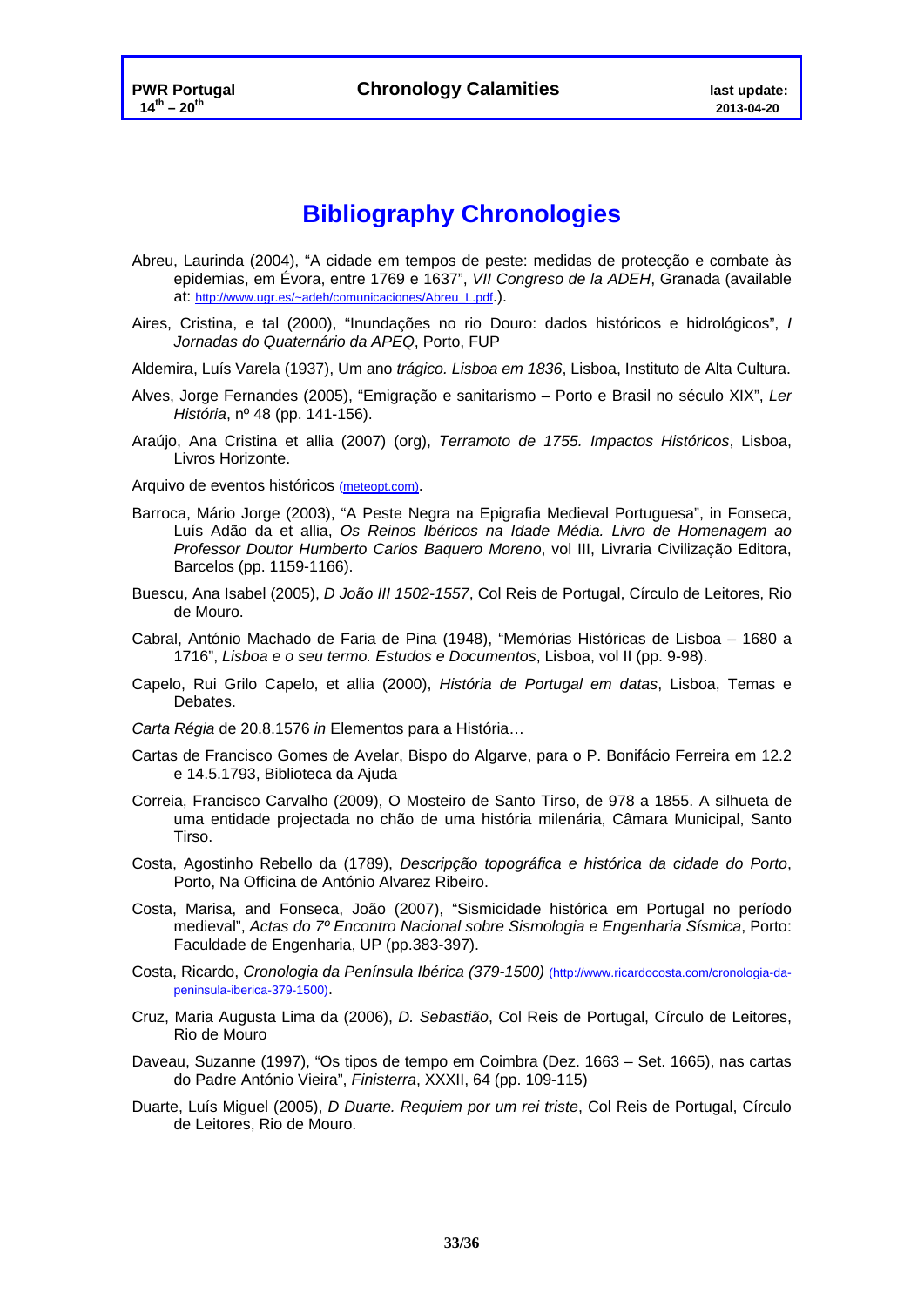- Estrela, Paulo Jorge (2006), "Medalha da Febre Amarela Lisboa agradecida à devoção humanitária", *Lusíada. História*, II série, nº 3, U. Lusíada (pp. 125-149).
- Ferreira, Sérgio Carlos (2007), *Preços e Salários em Portugal na Baixa Idade Média*, (Master thesis) Faculdade de Letras do Porto, Porto.
- Franzini, Marino Miguel (1818), *Observações meteorológicas feitas na cidade de Lisboa no anno de 1817, acompanhadas da relação dos mais notáveis sucessos acontecidos em diversas regiões*, Lisboa.
- Gabinete de Estudos Olisiponenses (http://geo.cm-lisboa.pt).
- Garcia, João Carlos (1996), *A navegação no Baixo Guadiana durante o ciclo do minério (1857- 1918)*, PhD Thesis, 2 vols, Faculdade de Letras da Universidade do Porto
- Gomes, Rita Costa (2005), *D Fernando*, Col Reis de Portugal, Círculo de Leitores, Rio de Mouro.
- Gomes, Saul António (2006), *D Afonso V. O Africano,* Col Reis de Portugal, Círculo de Leitores, Rio de Mouro.
- Graça, Luís (2000), *História da Medicina e da Saúde* e *História da Saúde e do Trabalho*  (http://www.ensp.unl.pt/luis.graca/historia2\_sinopse2.html)
- Lains, Pedro & Sousa, Paulo Silveira e (1998), "Estatística e Produção Agrícola em Portugal, 1848-1914" *Análise* Social, n.º 149 (pp. 935-968)
- *Livro da Noa* ou *Livro das Eras de Sta Cruz de Coimbra* (sécs XII a XV).
- Loureiro, João Mimoso (2000), "Efemérides hidrológicas, cheias e secas históricas em Portugal 1100-1900", *Boletim da Sociedade de Geografia de Lisboa*, Série 118, nº 1-16 (pp. 165- 180).
- Machado, Maria de Fátima (2010), *os órfãos e os enjeitados da cidade e do termo do Porto (1500-1580)*, U. Porto (PhD thesis).
- Marques, A. H. de Oliveira (1986), *Nova História de Portugal: Portugal na crise dos séculos XIV e XV*, vol IV, Ed. Presença.
- Melo, Maria Cristina Dias Joanaz de (2010), Contra Cheias e Tempestades: Consciência do território, debate parlamentar e políticas de águas e de florestas em Portugal 1852-1886 (PhD thesis), EUI, Florence.
- Mendonça, Joachim Joseph Moreira de (1758), *Historia Universal dos Terramotos, que tem havido no mundo, de que há noticia, desde a sua creação até ao século presente*, Lisboa, Na Offic. De António Vicente da Silva.
- Miranda, Jorge Miguel (2010), *Terra, Ambiente e Clima. Introdução à ciência do sistema terrestre*, Lisboa, Faculdade de Ciências, Universidade de Lisboa.
- Monteiro, Ana (2001), "O reconhecimento oficial da importância da climatologia em Portugal (1850-1900), *Revista da Faculdade de Letras. História*, Porto, III série, vol. 2 (pp. 167- 174)
- Moreno, Humberto Baquero (1997), "Relações entre os reinos peninsulares (1290-1330)", *"Congreso Internacional", Jaime II 700 Años Después*, Actas, Alicante (pp. 29-41).
- Nascimento, Renata Cristina de Sousa (2011), "O contexto europeu e a sua influência sobre Portugal (1367-1383)", *Revista Mosaico*, v. 4, nº 1 (pp. 67-74).
- Olival, Fernanda (2006), *D Filipe II. De cognome «O Pio»*, Col Reis de Portugal, Círculo de Leitores, Rio de Mouro.
- Oliveira, António de (1996 a), "As cidades e o poder no período filipino", *Revista Portuguesa de História,* t. XXXI, vol. 2 (pp. 305-340)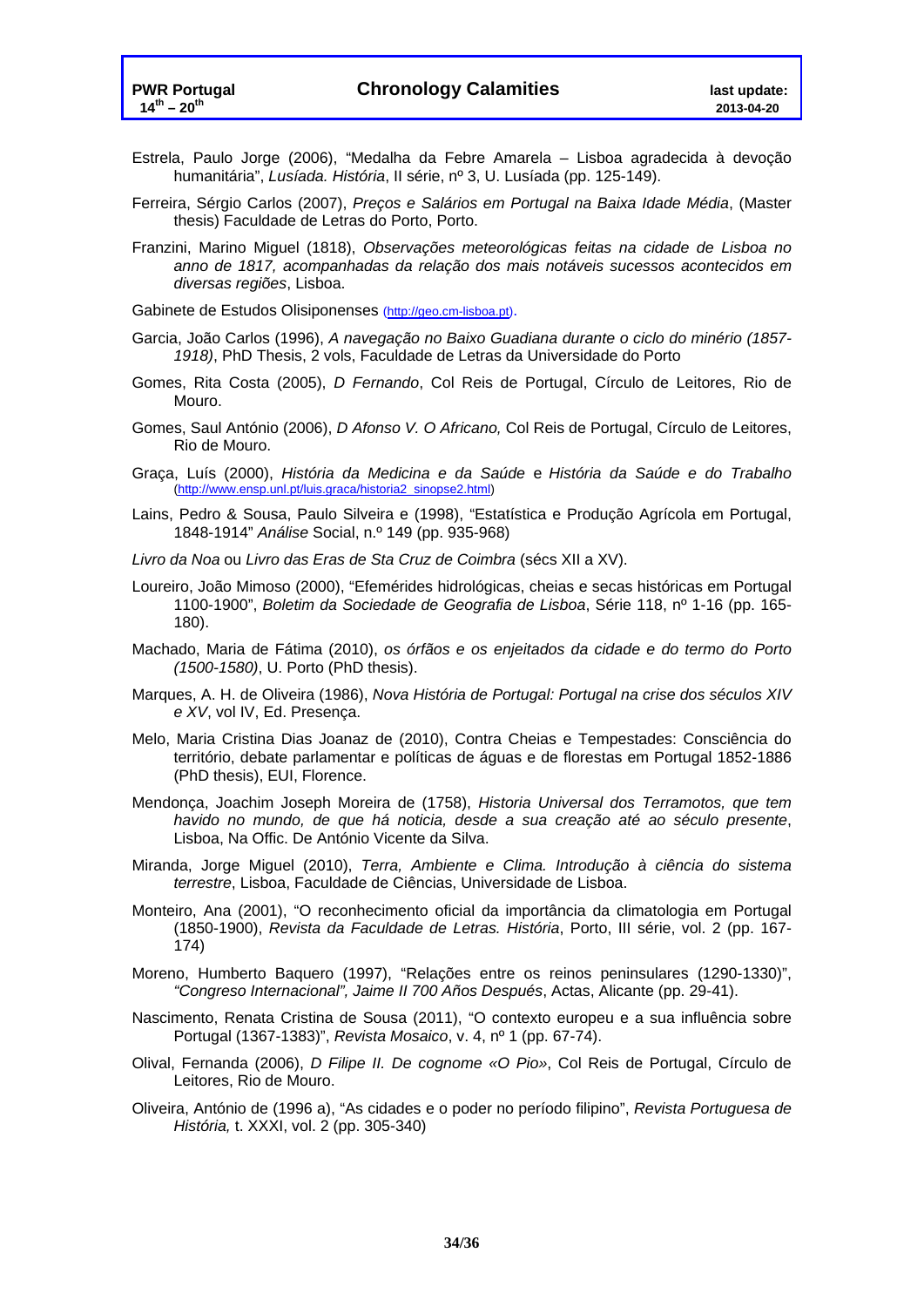- Oliveira, Aurélio de (1973), *Alterações no Reino de Portugal. I. Os Motins de Vila Real em 1636*, Porto.
- Oliveira, Aurélio de (1989), "Economia e Conjuntura Agrícola no Portugal de Seiscentos (o exemplo de Entre-Douro e Minho 1600-1650)", *Penélope. Fazer e Desfazer História*, nº3 (pp. 130-146).
- Oliveira, Aurélio de (1996 b), "As crises agrícolas de Entre Douro e Minho nos finais do Antigo Regime", *III Jornadas de Estudo Norte de Portugal-Aquitânia*, UP (pp. 249-278).
- Oliveira, Aurélio de (1997a), "Braga e o arcebispado no tempo de D. Fr. Bartolomeu dos Mártires: (1559-1582)", *Revista da Faculdade de Letras do Porto*, Porto (pp. 271-330).
- Oliveira, Aurélio de (1997 b), "Os preços do pão no centro vinhateiro de Lamego (1750-1793)", *Douro - Estudos & Documento*s, vol II (4) (pp. 165-172).
- Oliveira, Aurélio de (2008), "Os tempos do sal (1200-1850)", *A articulação do sal português aos circuitos mundiais – Antigos e novos consumos*, Instituto de História Moderna – Universidade do Porto (pp. 55-64).
- Oliveira, Eduardo Freire de (1885), *Elementos para a História do Município de Lisboa*, tomo I, Lx, Typographia Universal.
- Oliveira, Eduardo Freire de (1888), *Elementos para a História do Município de Lisboa*, tomo III, Lx, Typographia Universal.
- Pimenta, Cristina (2005), *D Pedro I*, Col Reis de Portugal, Círculo de Leitores, Rio de Mouro.
- Pizarro, José Augusto de Sotto Mayor (1998), "Relações político-nobiliárquicas entre Portugal e Castela: o tratado de Escalona (1328) ou dos "80 fidalgos"", *IV Jornadas Luso-Espanholas de História Medieval", As Relações de Fronteira no Século de Alcanices*, Actas, 2, Porto, Universidade do Porto (pp. 1255-1277)
- Pizarro, José Augusto de Sotto Mayor (2005), *D Dinis*, Col Reis de Portugal, Círculo de Leitores, Rio de Mouro.
- Polónia, Amélia (1999), *Vila do Conde. Um porto nortenho na expansão ultramarina*  quinhentista, Faculdade de Letras, Porto.
- Polónia, Amélia (2005), *D. Henrique. O Cardeal-Rei*, Col Reis de Portugal, Círculo de Leitores, Rio de Mouro.
- Rodrigues, Ana Maria (1996 a), "Uma Peste em Torres Vedras em 1395", *Espaços, Gente e Sociedade no Oeste: Estudos sobre Torres Vedras Medieval*, Cascais (pp. 13-15).
- Rodrigues, António Augusto Simões (1996 b) (dir), *História Comparada. Portugal. Europa e o Mundo*, 2 vol, Circulo dos Leitores.
- Rodrigues, Teresa Ferreira (2008) (coord), *História da população portuguesa. Das longas permanências à conquista da modernidade*, CEPESE, Ed. Afrontamento, Santa Maria da Feira.
- Rolo, Maria Fernanda et allia (2008) (coord), História e Ciência da Catástrofe.250 Aniversário do terramoto de 1755, Lisboa, Ed. Colibri e IHC, FCSH, UNL.
- S Maria, Francisco de (1744), *Anno Histórico, Diário Portuguez. Notícia Abreviada de pessoas Grandes, e Cousas Notáveis de Portugal*, tomos I e III, Lisboa.
- Silva, Célia Maria Taborda da (1993), *O Mosteiro de Ganfei. Propriedade, Produção e rendas no Antigo Regime (1629-1683 e 1716-1822)*, Master Dissertation, Faculdade de Letras da Universidade do.
- Silva, Francisco Ribeiro da (1985), *O Porto e o seu termo (1580-1640). Os homens, as instituições e o poder*, (PhD thesis) Porto.